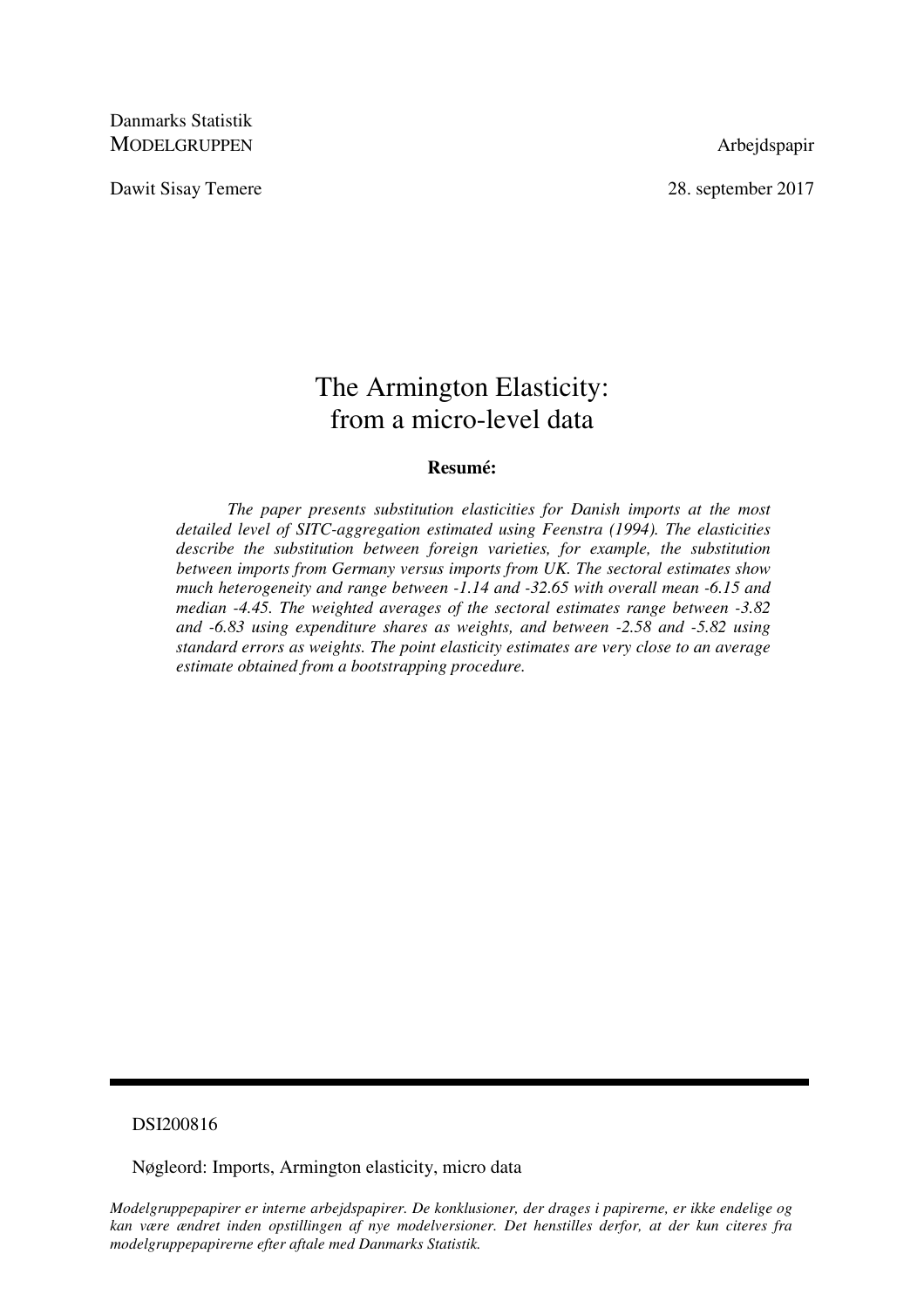# **1. Introduction**

The Armington elasticity of substitution between differentiated goods is one of the most empirically studied topic in international trade. Despite a large body of literature, there is no consensus on the magnitude that should be used, for example, in macroeconomic models. Orcutt (1950), Houtakker and Magee (1969) and Goldstein and Khan (1985) are some of the most sited early studies.

There has been an increasing research based on microeconomic data and the corresponding estimated elasticities tend to be larger than macro-data-based estimates, see Feenstra (1994), Broda and Weinstein (2006), Corbo and Osbat (2013) and Imbs and Mejean (2015). Imbs and Mejean (2015) show that the difference between macro and micro estimates is due to heterogeneity bias in aggregate data that pushes the macro estimate downward. Large price changes tend to occur in inelastic products, causing the aggregate price change to be associated with little response in quantities and resulting in low aggregate elasticity estimates.

This paper presents substitution elasticities for Danish imports estimated using the most detailed level of SITC aggregation. The paper uses the estimation technique proposed in the seminal work of Feenstra (1994). Feenstra supplements the demand equation for imports with a supply equation to account for the endogeneity of prices and applies the generalized method of moment estimator. In some instances, Feenstra's method generates elasticities that take on imaginary values that are outside the theoretically justified boundaries. For these groups we apply the grid search technique proposed by Broda and Weinstein (2006).

Previously, to the best of my knowledge, two studies have estimated elasticities of substitution for Danish imports at highly disaggregated level. Mohler and Seitz (2010) report a median elasticity of 3.42 using detailed data based on the Harmonized System and Corbo and Osbat (2013) using ISIC dataset report an average elasticity of 4 for Danish imports. The estimated elasticities in this paper range between -1.14 and -32.65 with overall mean -6.15 and median -4.45.

The next section briefly presents the theoretical model based on the workings of a Constant Elasticity of Substitution (CES) function. Section 3 presents Feenstra's (1994) Instrumental Variable (IV) procedure for estimating the Armington elasticity of substitution between varieties. Section 4 presents the dataset and the associated issues from using unit values as substitutes for price indices. Section 5 presents selected estimation results for the import-demand equations and a complete list of the estimated results is provided in the Appendix. Finally, section 6 concludes.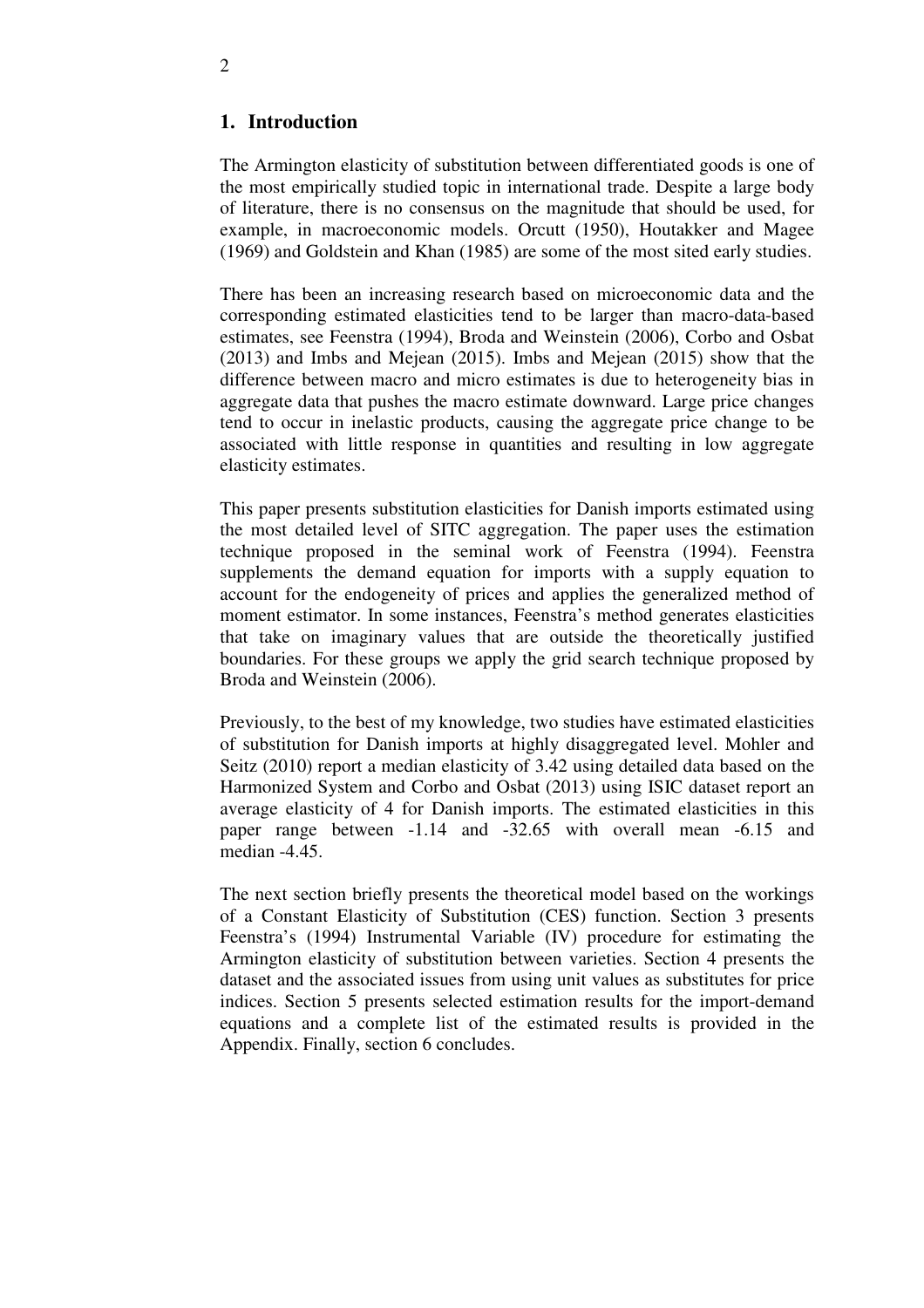## **2. The model**

 $\overline{a}$ 

The estimation strategy is based on Feenstra (1994). Feenstra uses the standard CES setting to derive demand equation for imports, the model implies the following import demand equation:

$$
x_{it}^k = \frac{1}{\beta_{it}^k} \left(\frac{P_{it}^k}{P_t^k}\right)^{-\sigma^k} x_t^k,\tag{1}
$$

Where  $x_{it}^k$  is the variety *i* of good *k* consumed at time *t*, as in Armington (1969) a variety  $i = 1, ..., N$  is distinguished by supplying country, i.e., there are as many varieties of  $k$  as there are trading partners.  $x_t^k$  is the total consumption of good *k* at time *t*,  $P_{it}^k$  is the price of  $x_{it}^k$  and  $P_t^k$  is the aggregate price for  $x_t^k$ .  $\sigma^k$ is the Armington elasticity of substitution assumed to be greater than unity and constant over all varieties.

Feenstra writes (1) in terms of expenditure shares, which helps to reduce measurement errors that arise from using unit values as substitutes for import prices (Kemp, 1962). Let  $s_{it}^k \equiv \frac{P_{it}^k x_{it}^k}{\sum_i P_{i,k}^k x_i^k}$  $\Sigma_i P^k_{it} x^k_{it}$  denote the market share of country *i* in expenditures on good k, the demand equation can be written in terms of expenditure shares as:

$$
\Delta l n s_{it}^k = \phi_t^k + (1 - \sigma^k) \Delta l n P_{it}^k + \varepsilon_{it}^k \tag{2}
$$

The intercept  $\phi_t^k$  is time-varying and contains the variables that are common to all varieties.  $\varepsilon_{it}^k$  is the error term combining preference shocks and trade costs.

In order to estimate  $\sigma^k$  consistently, the error terms  $\varepsilon_{it}^k$  must be uncorrelated with the expenditure shares and prices. However, due to the simultaneous determination of import prices and quantities, it is likely that the error term can be correlated with  $\Delta l n s_{it}^k$  and  $\Delta l n P_{it}^k$ . To account for the simultaneity bias, Feenstra proposes using a supply function together with the demand function. The supply curve is specified as:

$$
P_{it}^k = \exp(v_{it}^k)(x_{it}^k)^{\frac{\omega^k}{1-\omega^k}}
$$
\n(3)

Where  $\omega^k \geq 0$  is the inverse supply elasticity in sector *k*, assumed to be equal across all countries.  $v_{it}^k$  is the technology shock independently and identically distributed across countries and assumed to be independent of  $\varepsilon_{it}^k$ . Like the demand equation, the supply equation can also be re-written in terms of expenditure shares as:

$$
\Delta l n P_{it}^k = \varphi_t^k + \omega^k \Delta l n s_{it}^k + u_{it}^k \tag{4}
$$

<sup>&</sup>lt;sup>1</sup>The derivation of a demand function based on a CES utility function is well-known, see Feenstra (1994) and Broda and Weinstein (2004) for a detailed exposition.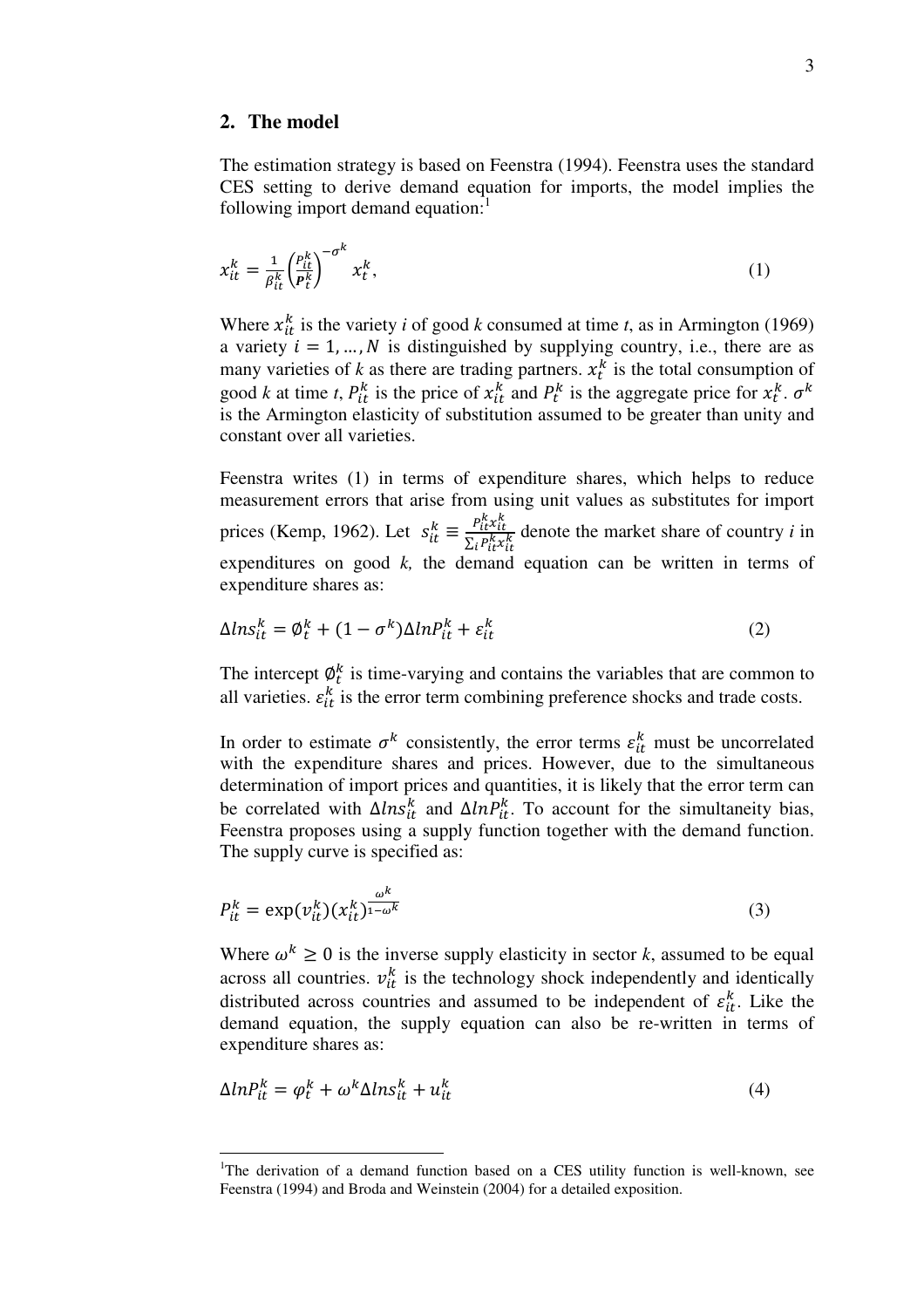Where  $\varphi_t^k$  is a time-varying intercept common across countries and  $u_{it}^k \equiv$  $\Delta v_{it}^{k}(1 - \omega^{k})$  is an error term that depends on supply shocks. Equation (2) and (4) can be consistently estimated by exploiting the panel structure of the data without a need for external variables. The technique is based on Leamer's (1981) time series estimation of a system of demand and supply equations without instruments. The CES structure implies that the substitution elasticity for a given good  $k$  is constant across importing countries, and if the supply elasticity is constant across supplying countries, a hyperbola of elasticity estimates can be obtained by using time series data for each country. By combining the elasticity estimates over all countries, multiple hyperbolas are obtained whose intersection defines the demand and supply elasticities.

## **3. Estimation technique**

For estimation it is convenient to eliminate the time-varying random terms  $\varphi_t^k$ and  $\varphi_t^k$  from the demand and supply equations, we choose a reference country *r* and take differences in demand and supply relative to the reference country, to arrive at:

$$
Y_{it}^k = \theta_1^k X_{1it}^k + \theta_2^k X_{2it}^k + e_{it}^k \tag{5}
$$

Where 
$$
Y_{it}^k = (\Delta ln P_{it}^k - \Delta ln P_{rt}^k)^2
$$
,  $X_{1it}^k = (\Delta ln S_{it}^k - \Delta ln S_{rt}^k)^2$ ,  $X_{2it}^k = (\Delta ln P_{it}^k - \Delta ln P_{rt}^k)(\Delta ln S_{it}^k - \Delta ln S_{rt}^k)$ , and  $e_{it}^k = -(\varepsilon_{it}^k - \varepsilon_{rt}^k)(u_{it}^k - u_{rt}^k)/(1 - \sigma^k)$ 

Endogeneity is an issue in equation (5), since the demand shocks  $\varepsilon_{it}^k$  and the t technological shocks  $u_{it}^{k}$  are correlated with prices and expenditure shares, the shocks embedded in  $e_{it}^k$  are correlated with  $X_{1it}^k$  and  $X_{2it}^k$ .

Feenstra (1994) uses an instrumental-variable (IV) estimator where the instruments are dummy variables across the countries  $i \neq r^2$ . Let  $T_i^k \leq T^k$  be the total number of time periods country-*i* supplies good-*k*, then the total number of observations for good-*k* is  $L^k \equiv \sum_{i \neq r} (T_i^k - 1)$ , we subtract 1 so that the first differences in (5) can be calculated. We can now stack (5) over time and supplying countries and write:

$$
Y^k = \theta^k X^k + e^k \tag{5*}
$$

$$
\bar{Y}_i^k = \theta_1^k \bar{X}_{1i}^k + \theta_2^k \bar{X}_{2i}^k + \bar{e}_i^k \tag{5'}
$$

-

<sup>&</sup>lt;sup>2</sup>Equivalently Weighted Least Square (WLS) can be used to obtain consistent estimates, cf Feenstra (1994). Provided  $\varepsilon_{it}^k$  and  $u_{it}^k$  are uncorrelated across countries, the time average of  $e_{it}^k$ is zero. The time averages of  $X_{1it}^k$  and  $X_{2it}^k$ , denoted  $\overline{X}_{1i}^k$  and  $\overline{X}_{2i}^k$ , can be used as instruments to derive a consistent estimator. Since  $cov_{it}(\bar{X}_{1i}^k, e_{it}^k) = cov_{it}(\bar{X}_{2i}^k, e_{it}^k) = 0$ , the endogeneity issue is remedied, and identification is effectively obtained across countries. Take the time averages of the variables in (5) and write:

We can run weighted least square (WLS) on (5') and derive consistent estimates for  $\theta_1^k$  and  $\theta_2^k$ .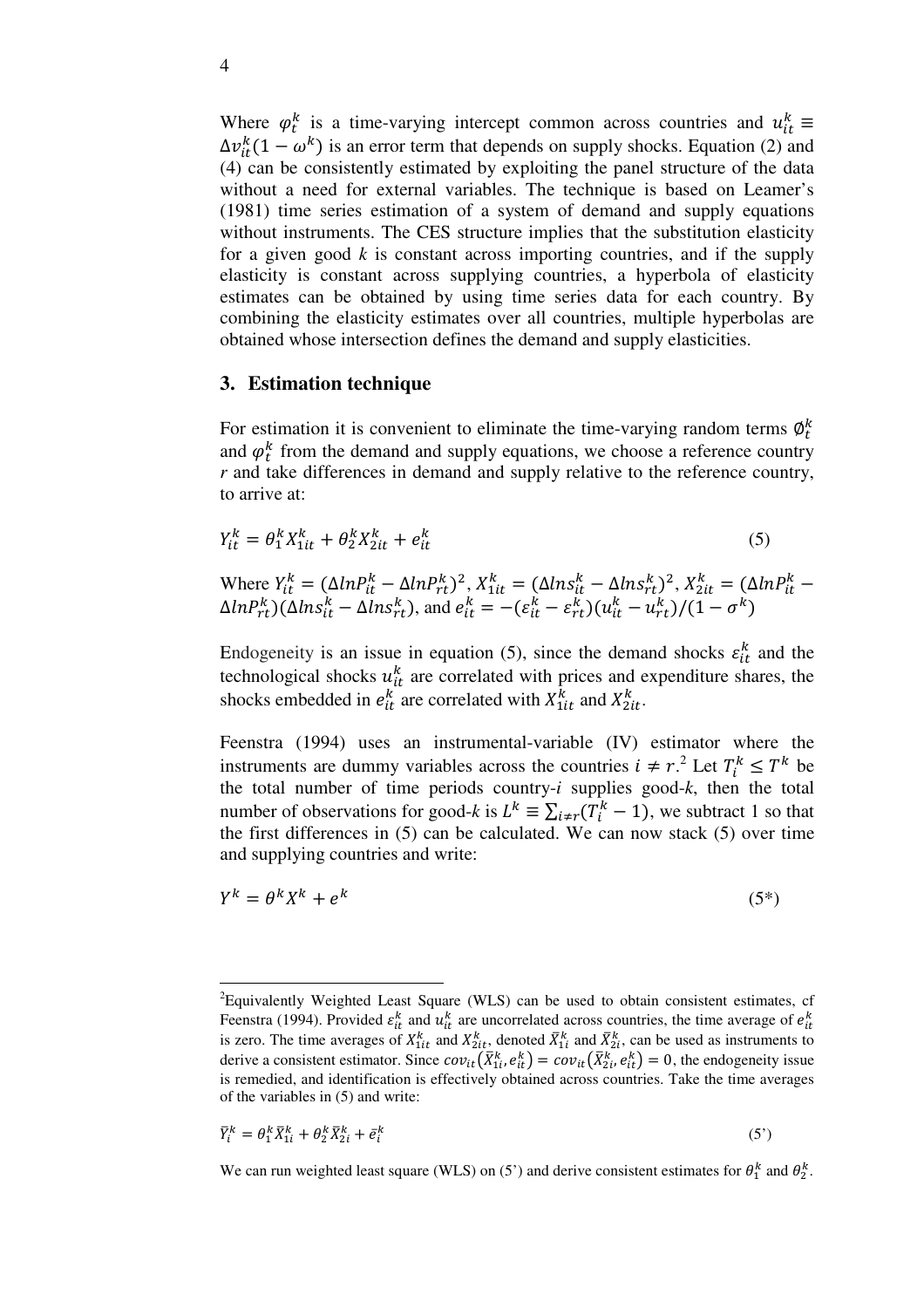Where  $Y^k$  is an  $Lx1$  vector with components  $Y^k_{it}$ ,  $X^k$  is an  $Lx2$  matrix with components  $(X_{1it}^k, X_{2it}^k)$ , and  $e^k$  is Lx1 vector with components  $e_{it}^k$ . Let  $Z^k$ denote the instrument matrix for  $X<sup>k</sup>$ . It contains dummy variables for each variety  $i \neq r$ , and takes the form:

$$
Z^k \cdots \begin{bmatrix} l_1^k & \cdots & 0 \\ \vdots & \ddots & \vdots \\ 0 & \cdots & l_{N-1}^k \end{bmatrix}
$$

Where  $l_i^k$  denote a  $T_i^k x_1$  vector of 1's for  $i = 1, ..., N-1, i \neq r$ . Then the usual IV estimator will provide consistent estimates of  $\theta^k$ . To obtain efficient estimates, we use a weighted IV estimator. That is the observations in (5\*) are weighted by the variances of the residuals obtained from (5) using the first stage  $\hat{\theta}$  estimates. Finally, we include a constant term in (5<sup>\*</sup>) to control for measurement errors arising from the use of unit values as price indices.

Once a consistent and efficient  $\theta_1^k$  and  $\theta_2^k$  are estimated, the demand and supply price elasticities can be obtained by solving the quadratic equations:

$$
\theta_1^k \equiv \frac{\omega^k}{1 - \sigma^k} \text{ and } \theta_2^k \equiv \omega^k + \frac{1}{1 - \sigma^k} \tag{6}
$$

If  $\theta_1^k > 1$ , irrespective of  $\theta_2^k$  there will be two solutions to the demand elasticity, one that is greater than one and another less than one, we focus on the case  $\sigma^k > 1$ . If, however,  $\theta_1^k$  is negative, we cannot get theory-consistent values for demand and supply elasticities in the range  $\sigma^k > 1$  and  $0 \le \omega^k < 1$ . Feenstra (1994) discards these sectors. We follow Broda and Weinstein (2006) and perform a grid search over the range of possible values, see also Imbs and Mejean (2015) for application. We conduct a grid search over the values of  $\sigma^k$ and  $\omega^k$  in the range  $\sigma^k > 1$  and  $0 \le \omega^k < 1$  looking for the minimum sum of squared Weighted Least Square residuals. We evaluate the weighted sum for values  $\sigma^k \in (1, 80]$  with 5 percent increment and values  $\omega^k \in (0.01, 0.99)$ with 0.01 increment. The resulting combination of  $\sigma^k$  and  $\omega^k$  that minimizes the weighted sum of residuals is the optimal solution.

## **4. The data**

The data is obtained from OECD's International Trade by Commodity Statistics database (ITCS). The database provides detailed annual data classified by SITC for 1989 to 2014. Imports and exports both in value and quantity are reported for Danish trade with approximately 230 partners. Trade values are reported in current USD and quantities are reported in various units of measurement such as area in square meters, electrical energy in thousands of kilowatt-hours, etc.

The calculation of unit values that are used as a proxy for prices is made difficult at least for two reasons: first, there is no simple way of converting different units of measurement into a single measure, and second, missing values and outliers are common at the highest level of disaggregation. The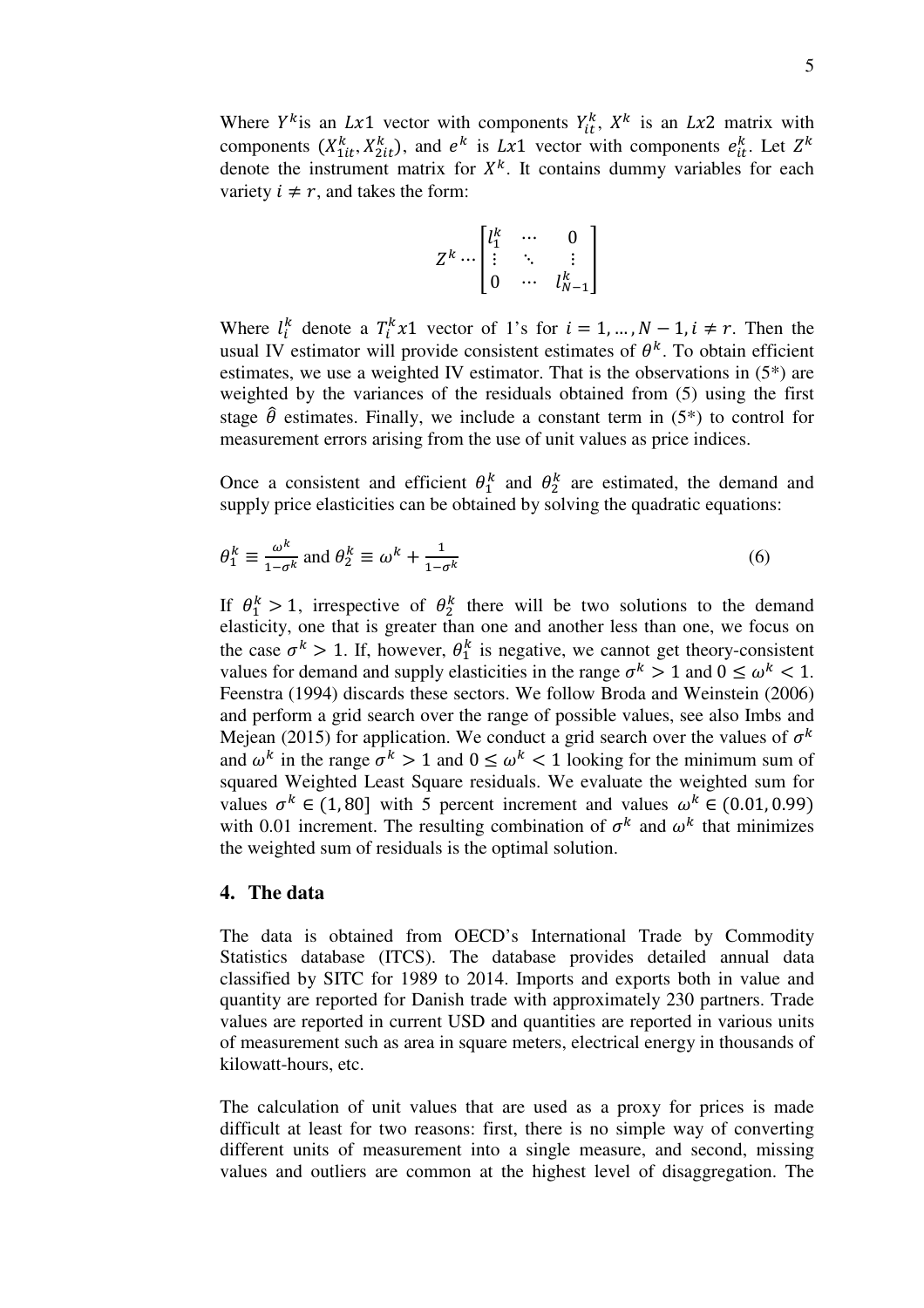proposed estimation technique (see above) uses growth rates of unit values, which has the advantage that, if a unit value changes level due to a change in the unit of measurement, the year-on-year growth rate in the unit value is only affected in the year(s) where the unit of measurement changes. Thus estimation is still possible if the year(s) with changes in the unit of measurement are excluded.

The Hidiroglou-Berthelot (1989) method is used for outlier detection and deletion in the unit values. We define an outlier as a unit value growth rate with a so-called suspicion value above the permitted threshold. First, suspicion values are calculated for growth rates outside the first and third quartile. The suspicion value is the distance of a given growth rate from the nearest quartile relative to the interquartile distance. Then, growth rates with a suspicion value above a threshold of 1.5 are replaced by zero. $3$ 

The use of disaggregated data presents additional problems. The identification strategy requires the availability of a reasonable number of trading partners supplying Danish imports consistently for a reasonable number of periods. However, the continued rise and fall of trading partners makes it difficult to calculate a time series of bilateral unit values at the most detailed level. Alternatively, we can choose to work with a higher aggregation level, but then we will be introducing heterogeneity bias. To avoid this bias, we use data at the most disaggregated level and impose a minimum of 15 countries supplying imports for at least half of the sample periods. Imbs and Mejean (2015) used a minimum of 20 trading partners for estimating demand equation for US imports, but needless to say US has more trading partners than Denmark. In addition, we also impose a restriction on the expenditure shares, i.e. the trading partner in question should at least supply 0.1 percent of the total Danish imports for that particular commodity. To construct the variables in equation (5) we also need to choose a reference country which is used to eliminate terms common to all varieties. We have used Germany for reference country as it supplies imports for most commodities in the sample periods considered.

The OECD's ITCS database contains 3131 groups at the most disaggregated SITC (revision 3) level, using our criterion we are able to estimate sectoral elasticities for 127 commodities.

# **5. Results**

<u>.</u>

We present here commodity level elasticity of substitution estimates for imports using the method in Feenstra (1994). Table 1 presents elasticity estimates for food and live animals (SITC-0), beverages and tobacco (SITC-1) and raw materials (SITC-2). For SITC-0, the estimates range between -2.27 and -19.02, with mean -7.5 and median -5.26. There are only a handful of commodities in SITC-1 and SITC-2 and calculation of quartiles might be inappropriate.

 $3$  The choice of 1.5 is ad-hoc, Temere (2016) uses different suspicion values and shows that the result is not that sensetive.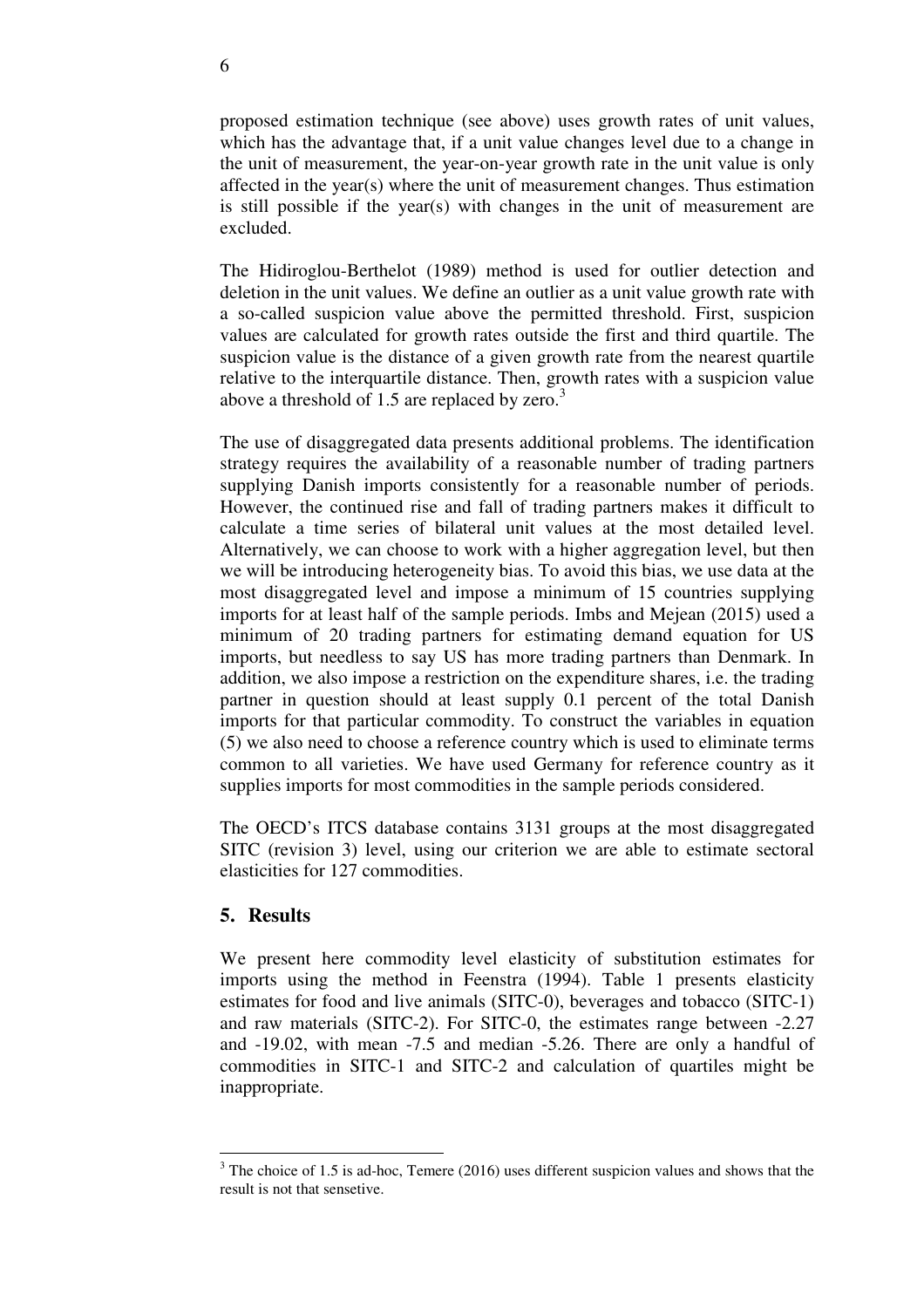| SITC-                  | Elasticity of           | Standard                |                                                                                                                                                                                                                                                                                                                                                                                                                                                                                                                                                                      |
|------------------------|-------------------------|-------------------------|----------------------------------------------------------------------------------------------------------------------------------------------------------------------------------------------------------------------------------------------------------------------------------------------------------------------------------------------------------------------------------------------------------------------------------------------------------------------------------------------------------------------------------------------------------------------|
| code                   | substitution            | error                   | Commodity descritpion                                                                                                                                                                                                                                                                                                                                                                                                                                                                                                                                                |
|                        |                         |                         | SITC-0: food and live animal                                                                                                                                                                                                                                                                                                                                                                                                                                                                                                                                         |
| 09899                  | 2,277                   | 0,388                   | Other food preparations                                                                                                                                                                                                                                                                                                                                                                                                                                                                                                                                              |
| 02499                  | 2,714                   | 0,381                   | Other cheese                                                                                                                                                                                                                                                                                                                                                                                                                                                                                                                                                         |
|                        |                         |                         | Vegetables, fruit, nuts and other edible parts of                                                                                                                                                                                                                                                                                                                                                                                                                                                                                                                    |
|                        |                         |                         | plants, prepared or preserved by vinegar or acetic                                                                                                                                                                                                                                                                                                                                                                                                                                                                                                                   |
| 05671                  | 4,051                   | 1,231                   | acid                                                                                                                                                                                                                                                                                                                                                                                                                                                                                                                                                                 |
|                        |                         |                         | Sweet biscuits, waffles and wafers, gingerbread and                                                                                                                                                                                                                                                                                                                                                                                                                                                                                                                  |
| 04842                  | 4,494                   | 1,200                   | the like                                                                                                                                                                                                                                                                                                                                                                                                                                                                                                                                                             |
| 08195                  | 5,019                   | 1,534                   | Dog or cat food, put up for retail sale                                                                                                                                                                                                                                                                                                                                                                                                                                                                                                                              |
| 04849                  | 5,263                   | 2,097                   | Other                                                                                                                                                                                                                                                                                                                                                                                                                                                                                                                                                                |
| 03721                  | 6,554                   | 1,012                   | Crustaceans, prepared or preserved, n.e.s.                                                                                                                                                                                                                                                                                                                                                                                                                                                                                                                           |
| 07111                  | 7,755                   | 1,192                   | Coffee, not roasted, not decaffeinated                                                                                                                                                                                                                                                                                                                                                                                                                                                                                                                               |
|                        |                         |                         | Other sauces and preparations therefor; mixed                                                                                                                                                                                                                                                                                                                                                                                                                                                                                                                        |
| 09849                  | 10,403                  | 4,700                   | condiments and mixed seasonings                                                                                                                                                                                                                                                                                                                                                                                                                                                                                                                                      |
| 0344                   | 14,956                  | 7,001                   | Fish fillets, frozen                                                                                                                                                                                                                                                                                                                                                                                                                                                                                                                                                 |
| 06229                  | 19,021                  | 7,188                   | Other                                                                                                                                                                                                                                                                                                                                                                                                                                                                                                                                                                |
|                        |                         |                         |                                                                                                                                                                                                                                                                                                                                                                                                                                                                                                                                                                      |
|                        |                         |                         | SITC-1: beverages and tobaco                                                                                                                                                                                                                                                                                                                                                                                                                                                                                                                                         |
| 11249                  | 1,76                    | 0,049                   | Spirits and distilled alcoholic beverages, n.e.s.                                                                                                                                                                                                                                                                                                                                                                                                                                                                                                                    |
|                        |                         |                         | Wine of fresh grapes (other than sparkling wine);                                                                                                                                                                                                                                                                                                                                                                                                                                                                                                                    |
| 11217                  | 1,813                   |                         | grape must with fermentation prevented or arrested<br>by the addition of alcohol                                                                                                                                                                                                                                                                                                                                                                                                                                                                                     |
|                        |                         | 0,295                   |                                                                                                                                                                                                                                                                                                                                                                                                                                                                                                                                                                      |
|                        |                         |                         | SITC-2: raw materials                                                                                                                                                                                                                                                                                                                                                                                                                                                                                                                                                |
|                        |                         |                         | Wood of coniferous species, sawn or chipped                                                                                                                                                                                                                                                                                                                                                                                                                                                                                                                          |
|                        |                         |                         | lengthwise, sliced or peeled, whether or not planed,                                                                                                                                                                                                                                                                                                                                                                                                                                                                                                                 |
| 2482                   |                         |                         | sanded or finger-jointed, of a thickness exceeding 6                                                                                                                                                                                                                                                                                                                                                                                                                                                                                                                 |
|                        | 1,972                   | 0,404                   | mm                                                                                                                                                                                                                                                                                                                                                                                                                                                                                                                                                                   |
| 29254                  | 3,570                   | 0,104                   | Other vegetable seeds                                                                                                                                                                                                                                                                                                                                                                                                                                                                                                                                                |
|                        |                         |                         |                                                                                                                                                                                                                                                                                                                                                                                                                                                                                                                                                                      |
|                        |                         |                         |                                                                                                                                                                                                                                                                                                                                                                                                                                                                                                                                                                      |
|                        |                         |                         |                                                                                                                                                                                                                                                                                                                                                                                                                                                                                                                                                                      |
|                        |                         |                         |                                                                                                                                                                                                                                                                                                                                                                                                                                                                                                                                                                      |
|                        |                         |                         | chamfered, V-jointed, beaded, moulded, rounded or                                                                                                                                                                                                                                                                                                                                                                                                                                                                                                                    |
|                        |                         |                         | the like) along any of its edges or faces, whether or                                                                                                                                                                                                                                                                                                                                                                                                                                                                                                                |
| 2485                   | 6,941                   | 2,152                   | not                                                                                                                                                                                                                                                                                                                                                                                                                                                                                                                                                                  |
|                        |                         |                         |                                                                                                                                                                                                                                                                                                                                                                                                                                                                                                                                                                      |
|                        |                         |                         |                                                                                                                                                                                                                                                                                                                                                                                                                                                                                                                                                                      |
|                        |                         |                         |                                                                                                                                                                                                                                                                                                                                                                                                                                                                                                                                                                      |
|                        |                         |                         |                                                                                                                                                                                                                                                                                                                                                                                                                                                                                                                                                                      |
|                        |                         |                         |                                                                                                                                                                                                                                                                                                                                                                                                                                                                                                                                                                      |
|                        |                         |                         |                                                                                                                                                                                                                                                                                                                                                                                                                                                                                                                                                                      |
| 29193                  | 29                      | 0,0                     | fish), whole and pieces thereof                                                                                                                                                                                                                                                                                                                                                                                                                                                                                                                                      |
| 29269<br>29296<br>2484 | 4,294<br>7,369<br>9,128 | 0,987<br>1,724<br>2,342 | Other live plants (including their roots), cuttings<br>and slips; mushroom spawn<br>Wood of non-coniferous species (including strips<br>and friezes for parquet flooring, not assembled),<br>continuously shaped (tongued, grooved, rebated,<br>Mucilages and thickeners, whether or not modified,<br>derived from vegetable products<br>Wood of non-coniferous species, sawn or chipped<br>lengthwise, sliced or peeled, whether or not planed,<br>sanded or finger-jointed, of a thickness exceeding 6<br>mm<br>Guts, bladders and stomachs of animals (other than |

Table 1. Elasticity of substitution estimates  $(1-\sigma^k)$  for SITC-0, SITC-1 and SITC-2

Figure 1 presents the elasticity estimates for SITC-5 and similar figures for SITC-6, SITC-7 and SITC-8 are reported in the appendix. In general, the figures show a positive correlation between the numerical value of the elasticities and their standard errors, but there are also sectors with high elasticity and low standard error.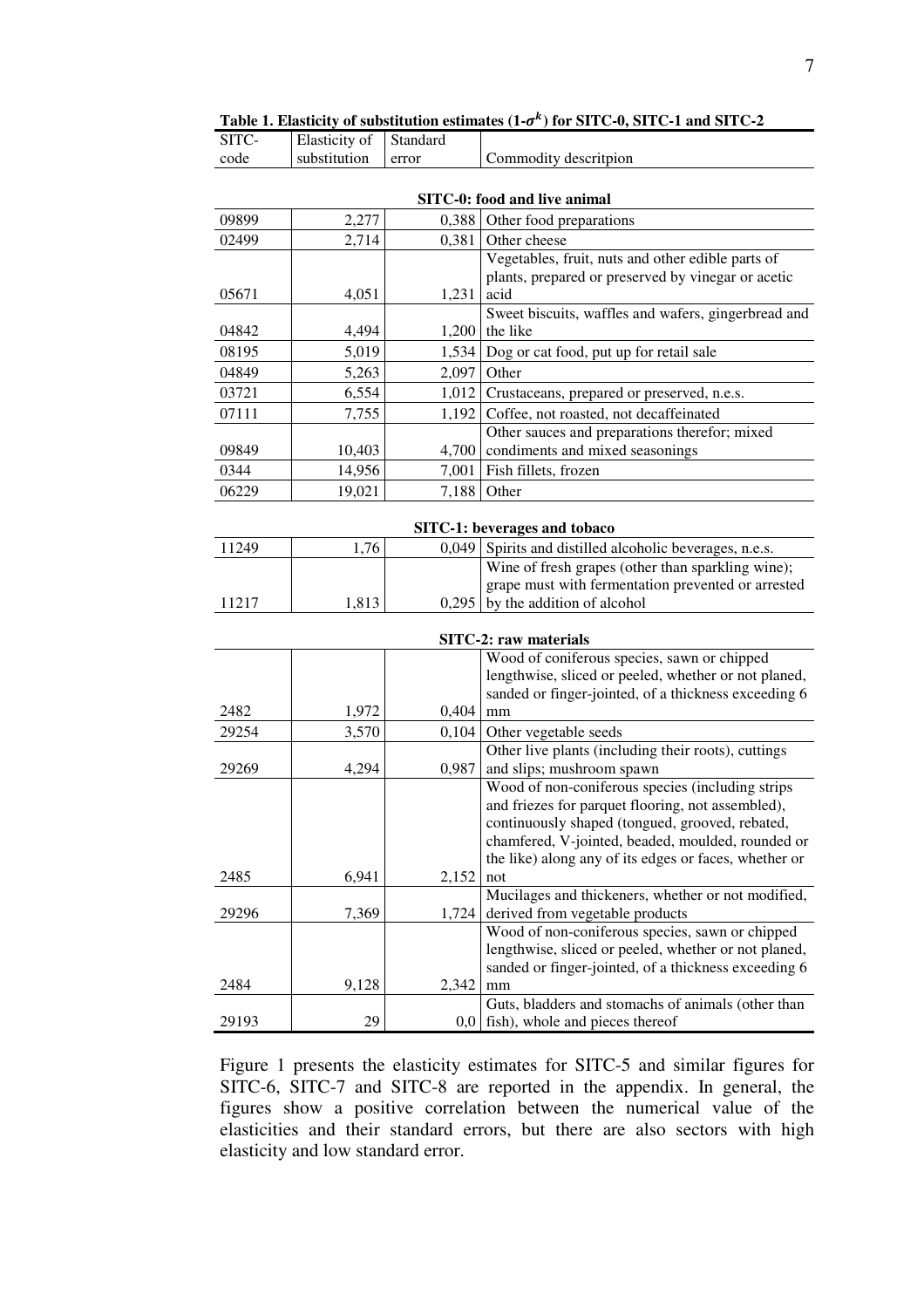

Figure 1. Elasticity of substitution estimates  $(1-\sigma^k)$ , chemicals and related products **(SITC-5)** 

Table 2 provides summary statistics for the estimated elasticities. For each group, the summary statistic is calculated with and without the sectors with  $\theta_1^k$  < 0, i.e. we check the sensitivity of the averages to the grid search technique proposed by Broda and Weinstein (2006). Including the sectors with a negative  $\theta_1^k$  coefficient does not significantly affect the estimated average elasticities.

The micro level estimates in this paper are not significantly different from similar estimates in the literature. Feenstra (1994) estimates substitution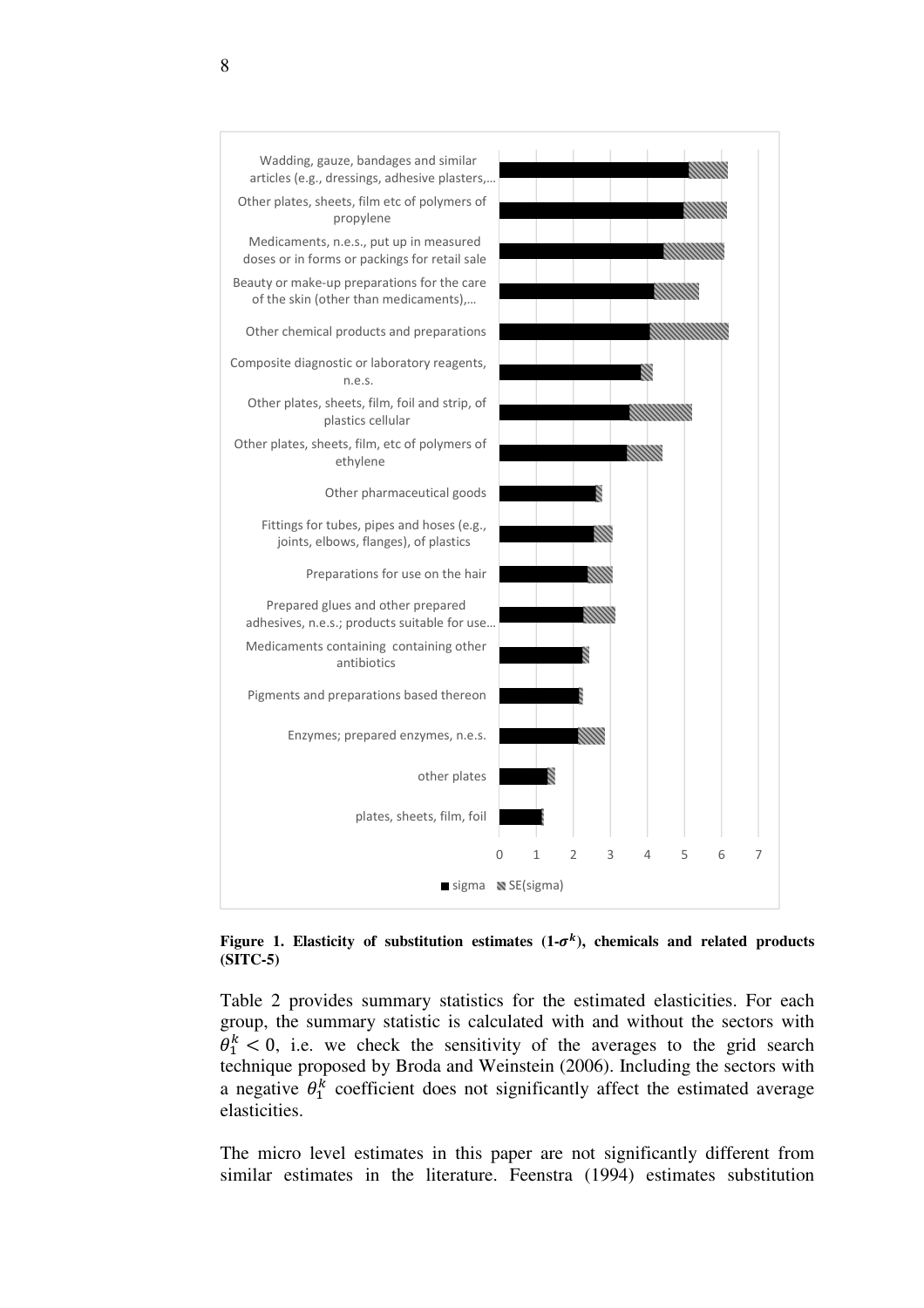elasticities for eight goods that are in the range -2.29 and -42.9. Corbo and Osbat (2013) using the ISIC-classification report an average elasticity of -4 for Danish imports, which is close to the overall median of -4.45 in this paper. Broda and Weinstein (2006) using the same methodology for US imports by SITC report a mean of -4.9 and a median of -2.0. The -4.9 is within the range of mean estimates reported in table 2 below, but their median estimate is significantly lower than ours. Imbs and Mejean (2015) report a mean of -5.4 and a median of -3.9 using 56 ISIC sectors for US imports, which is close to our estimates.

|        | Grid search Mean |       | 1st Ouart. | Median | 3rd. Quart Min |       | Max    | No. goods    |
|--------|------------------|-------|------------|--------|----------------|-------|--------|--------------|
| SITC-0 | yes              | 7,501 | 4,272      | 5,263  | 9,079          | 2,277 | 19,021 | 11           |
|        | n <sub>o</sub>   | 7,501 | 4,272      | 5,263  | 9,079          | 2,277 | 19,021 | 11           |
| SITC-1 | yes              | 1,787 |            |        |                |       |        | 2            |
|        | no               | 1,813 |            |        |                |       |        | $\mathcal I$ |
| SITC-2 | yes              | 8,896 |            | 6,941  |                |       |        | 7            |
|        | n <sub>O</sub>   | 5,941 |            | 6,941  |                |       |        | 5            |
| SITC-5 | yes              | 3,087 | 2,260      | 2,610  | 4,070          | 1,140 | 5,118  | 17           |
|        | no               | 3,372 | 2,358      | 3,493  | 4.259          | 1,318 | 5,118  | 12           |
| SITC-6 | yes              | 5,081 | 2,442      | 3,963  | 5,990          | 1,227 | 18,513 | 31           |
|        | n <sub>O</sub>   | 5,159 | 2,442      | 3,963  | 5,688          | 1,227 | 18,513 | 27           |
| SITC-7 | yes              | 7,763 | 2,768      | 4,018  | 9,882          | 1,306 | 32,647 | 23           |
|        | no               | 6.876 | 2,329      | 3,564  | 7.934          | 1.306 | 32,647 | 19           |
| SITC-8 | yes              | 6,796 | 4,063      | 6,639  | 7,841          | 1,150 | 20,490 | 36           |
|        | n <sub>O</sub>   | 6,258 | 3.786      | 5,970  | 7.616          | 2.098 | 17.739 | 28           |

The ultimate purpose is to obtain aggregate elasticities implied by the micro estimates. A first approximation is to use the unweighted means and medians as provided in table 1. However, this approach can be easily refuted as it assumes the same elasticity for all sectors. An alternative is to make weighted averages using the expenditure shares of each good as weights. One can also argue that the elasticity estimates should be weighted by the inverse of their standard errors, i.e. a sector with low standard error should be proportionally assigned a higher weight. Table 3 presents weighted average elasticities.

#### **Table 3. Summary statistic, weighted averages**

|                   |                 | expenditure shares as weights  | standard errors as weights |                          |  |
|-------------------|-----------------|--------------------------------|----------------------------|--------------------------|--|
|                   | agg. elasticity | agg. elasticity <sup>(a)</sup> | agg. Elasticity            | agg. elasticity $^{(a)}$ |  |
| SITC-0            | 7,465           | 6,363                          | 4,446                      | 5,819                    |  |
| SITC-1            | 1,808           | -                              | 1,768                      |                          |  |
| $SITC-2$          | 5,075           | $\overline{\phantom{0}}$       | $^{(b)}3,770$              |                          |  |
| SITC-5            | 3,696           | 3,824                          | 2,037                      | 2,581                    |  |
| SITC-6            | 6,277           | 4,372                          | 2,942                      | 3,079                    |  |
| SITC-7            | 14,544          | 6,832                          | $^{(b)}3,919$              | 4,313                    |  |
| SITC-8<br>$(a)$ . | 6,581           | 6,039                          | 4,151                      | 5,797                    |  |

 $<sup>(a)</sup>$ Aggregate elasticities excluding sectors with the lowest two and the highest two elasticities.</sup>

(b)In calculating the aggregate elasticities, it was necessary to exclude the SITC sectors 29193 and 77831 as they have very low standard errors and hence very high weights.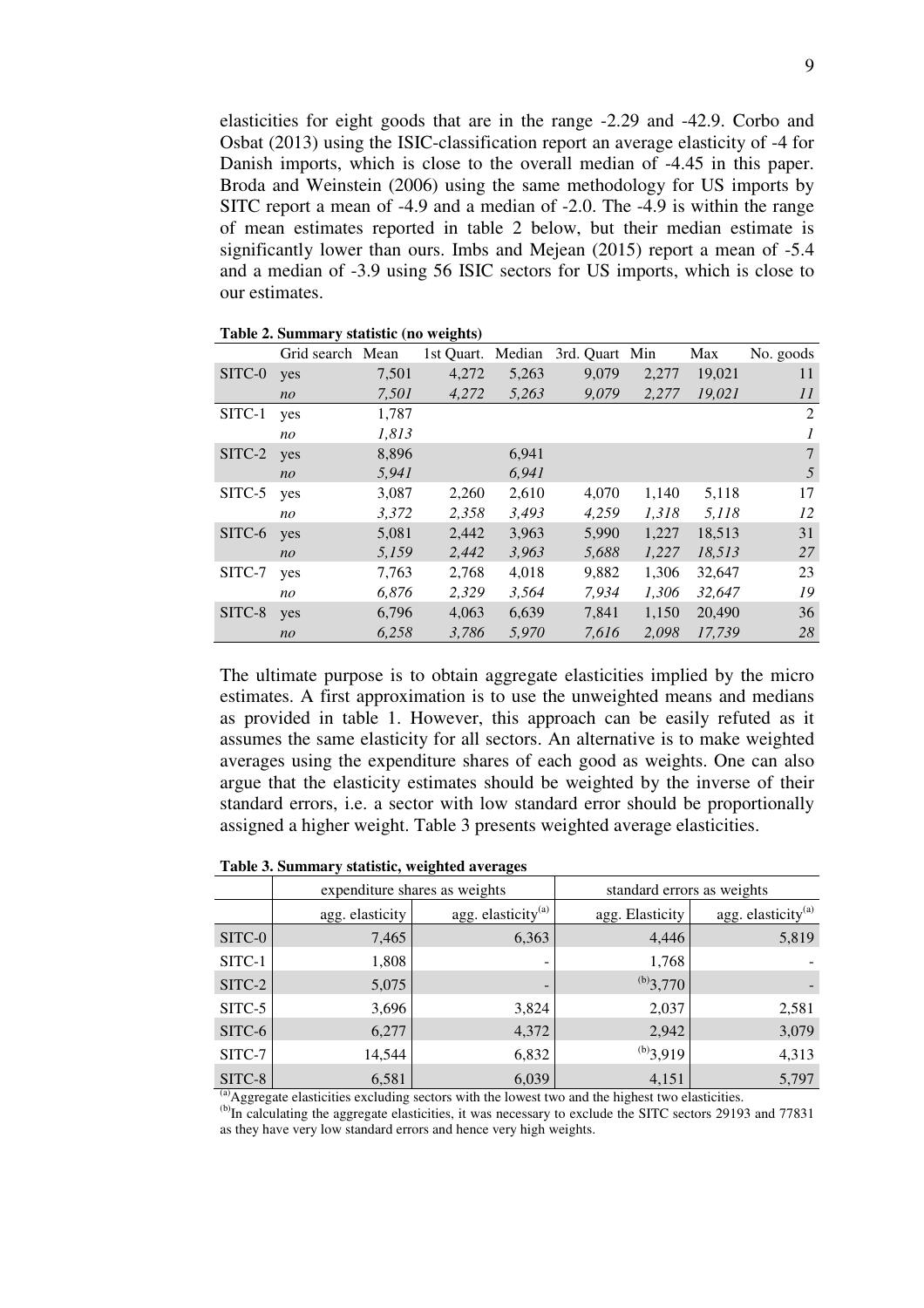There is no systematic difference between the unweighted and weighted macro elasticities. For both SITC-6 and SITC-7 the expenditure-weighted average exceeds the unweighted average. The weighted aggregate elasticity of 14.5 for SITC-7 is quite large, and falls significantly to 6.83 if we exclude the sectors with the highest and lowest three elasticities. In fact, the aggregate elasticity is inflated due to the large elasticity estimated for motor vehicle imports that constitute about 30 percent of the expenditure on all SITC-7 sectors chosen for estimation.

The last two columns in table 2 present average elasticities weighted by the inverse of the standard errors. In contrast to the expenditure-weighted aggregates, it lifts the standard-error-weighted aggregates if we exclude the highest and lowest three elasticities. This is because most of the sectors with a high elasticity are also the ones with a high standard error and consequently a low weight. Yet another approach is to use a weight that is a composite of the expenditure share and the inverse standard error. Macro elasticities calculated in this way should lie between the two macro elasticities reported in table 3.

# **6. Bootstrapping**

Bootstrapping techniques are used to assign measures of accuracy to sample estimates. Bootstrapping is useful when it is difficult to get different samples from a given population. A bootstrapping technique considers a sample as a population and draws a number of bootstrap samples with replacement that has the same size as the original sample. For each bootstrap sample, parameters of interest are calculated and afterwards measures of central tendency and dispersion can be calculated using the bootstrap estimates.

Here, bootstrapping is used to evaluate the original IV-elasticity estimates presented above. For each commodity *k*, we draw with replacement 10000 bootstrap samples of equal size to the original sample for equation (5), which is estimated 10000 times for each commodity *k* using the IV estimator described above. We keep only the bootstrap estimates for which  $\theta_1^k > 0$ , i.e. theory consistent values exist for the demand and supply elasticities. The median bootstrap estimate of the demand elasticity is calculated for each commodity and compared to the original IV-estimate, cf. figures 2 to 4 below. Each figure covers a group of commodities, and the estimated elasticities of each group are shown twice on different scales. With the largest scale, all estimates including outliers are visible, while the smaller scale is better for illustrating the typical difference between the original IV-estimate and the bootstrap median. The bootstrap medians are typically close to the original IV-estimates. For commodities where the two estimates differ, the bootstrap median should provide a better proxy to the unobserved true elasticity.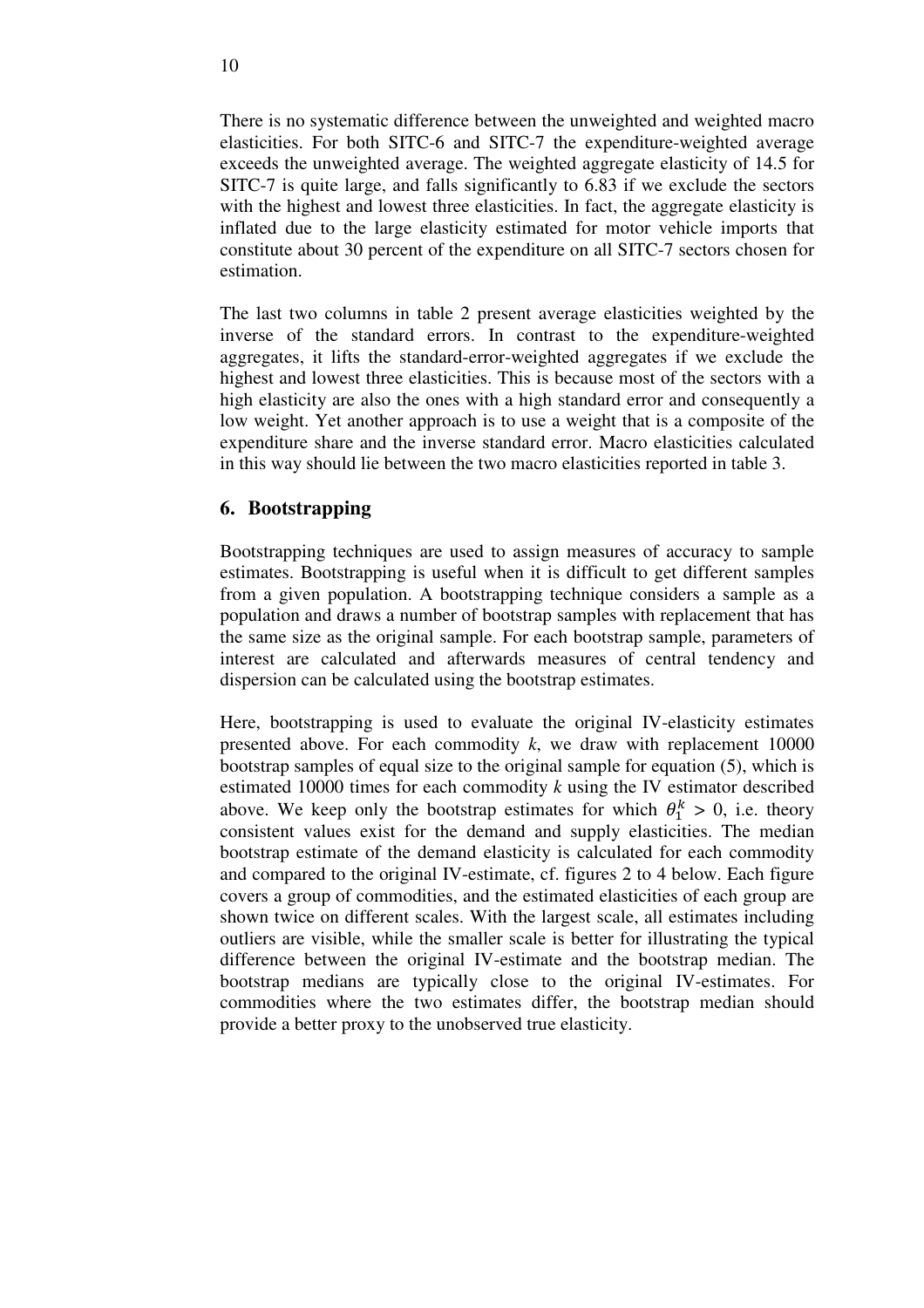



**Figure 2. Elasticity of substitution estimates SITC-0,1&2 (upper panel: all estimates, lower: excluding commodities with high IV-estimates)** 





**Figure 3. Elasticity of substitution estimates SITC-5&6 (upper panel: all estimates, lower: excluding commodities with high IV-estimates)**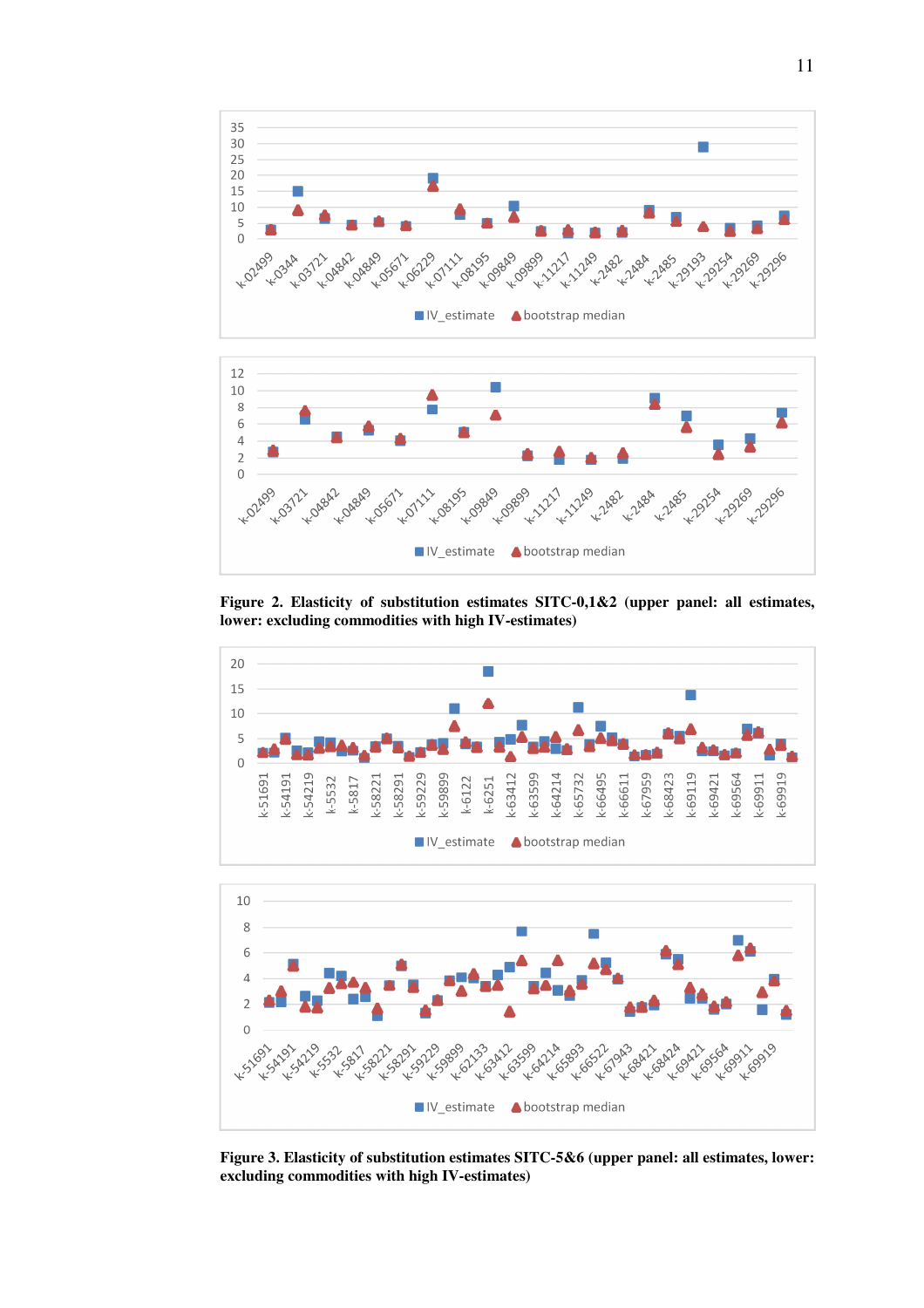



**Figure 4. Elasticity of substitution estimates SITC-7&8 (upper panel: all estimates, lower: excluding commodities with high IV-estimates)** 

# **7. Conclusion**

This paper has applied Feenstra's (1994) method for estimating elasticity of substitution for Danish imports at the most detailed level of SITC-aggregation. The detailed sector estimates have an overall mean of -6.15 and a median of - 4.45, which is not significantly different from the -4, which Corbo and Osbat (2013) estimated for Danish imports using ISIC data. The sector estimates are also aggregated using expenditure shares and standard errors of the estimated coefficients as weights. These aggregates range between -3.82 and -6.83 using expenditure shares as weights and between -2.58 and -5.82 using standard errors as weights. Moreover, a bootstrapping procedure indicates that the original point elasticity estimates are close to the bootstrap average, with the exception of a handful of outliers. The bootstrapping procedure also describes the distribution of the elasticity estimates.

The results of the different weighting schemes and the bootstrap indicate that a median of -4.45 is a robust estimate of the order of magnitude for the micro elasticity in Danish imports. This elasticity describes the substitution between countries supplying the import. The elasticity in the import relation of ADAM is significantly smaller and describes the substitution between import and Danish production.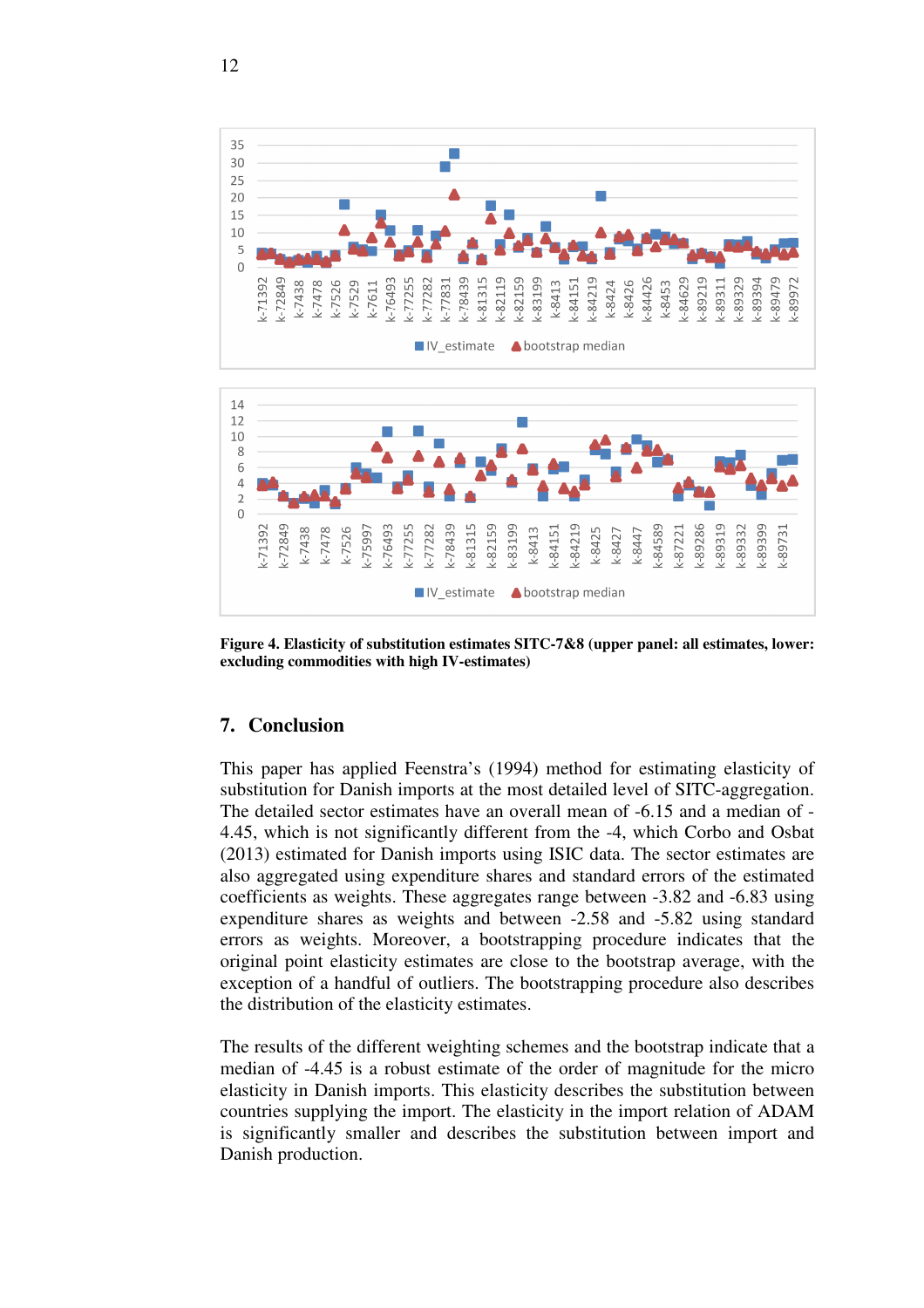### **References**

Armington, P. (1969): "A Theory of Demand for Products Distinguished by Place of Production," *Staff Papers-International Monetary Fund*, 159–178.

Broda, C. and D. Weinstein (2006): "Globalization and the Gains from Variety," *Quarterly Journal of Economics*, 121, 541–585.

Corbo, V. and C. Osbat (2013). Trade Adjustment in the European Union: A Structural Estimation Approach. Working paper series No. 1535/April 2013, European Central Bank.

Feenstra, R.C. (1994): "New Product Varieties and the Measurement of International Prices," *American Economic Review*, Vol. 84 (March), pp. 157- 77.

Goldstein, M, and M. Kahn. 1985. "Income and price effect in foreign trade." In Handbook of International Economics, edited by Ronald Jones and Peter Kenen 1042–99. Amsterdam: North-Holland.

Hidiroglou, M., and Berthelot, J. (1986). "Statistical Editing and Imputation for Periodic Business Surveys". Survey Methodology, V. 12, No. 1, 1986.

Houthakker, H.S. and S.P. Magee (1969) Income and Price Elasticities in World Trade, *Review of Economics and Statistics*, 51 pp. 111-24.

Imbs, J and I. Mejean (2015) "Elasticity Optimism", *American Economic Journal*: Macroeconomics 2015, 7(3): 43-83.

Kemp, M. (1962): "Errors of measurement and bias in estimates of import demand parameters," *Economic Record*, 38, 369–372.

Leamer, E. (1981): "Is it a demand curve, or is it a supply curve? Partial identification through inequality constraints," *The Review of Economics and Statistics*, 63, 319–327.

Mohler, L. and M. Seitz (2010): The Gains from Variety in the European Union. Munich Discussion Paper No. 210-24, Department of Economics University of Munich.

Orcutt, G. H. (1950). "Measurement of Price Elasticities in International Trade." Review of Economics and Statistics 32 (2): 117–32.

Temere, D. S. 2016. Disaggregated International Trade Prices. *Danish Journal of Economics*. Vol 2016, no. 1.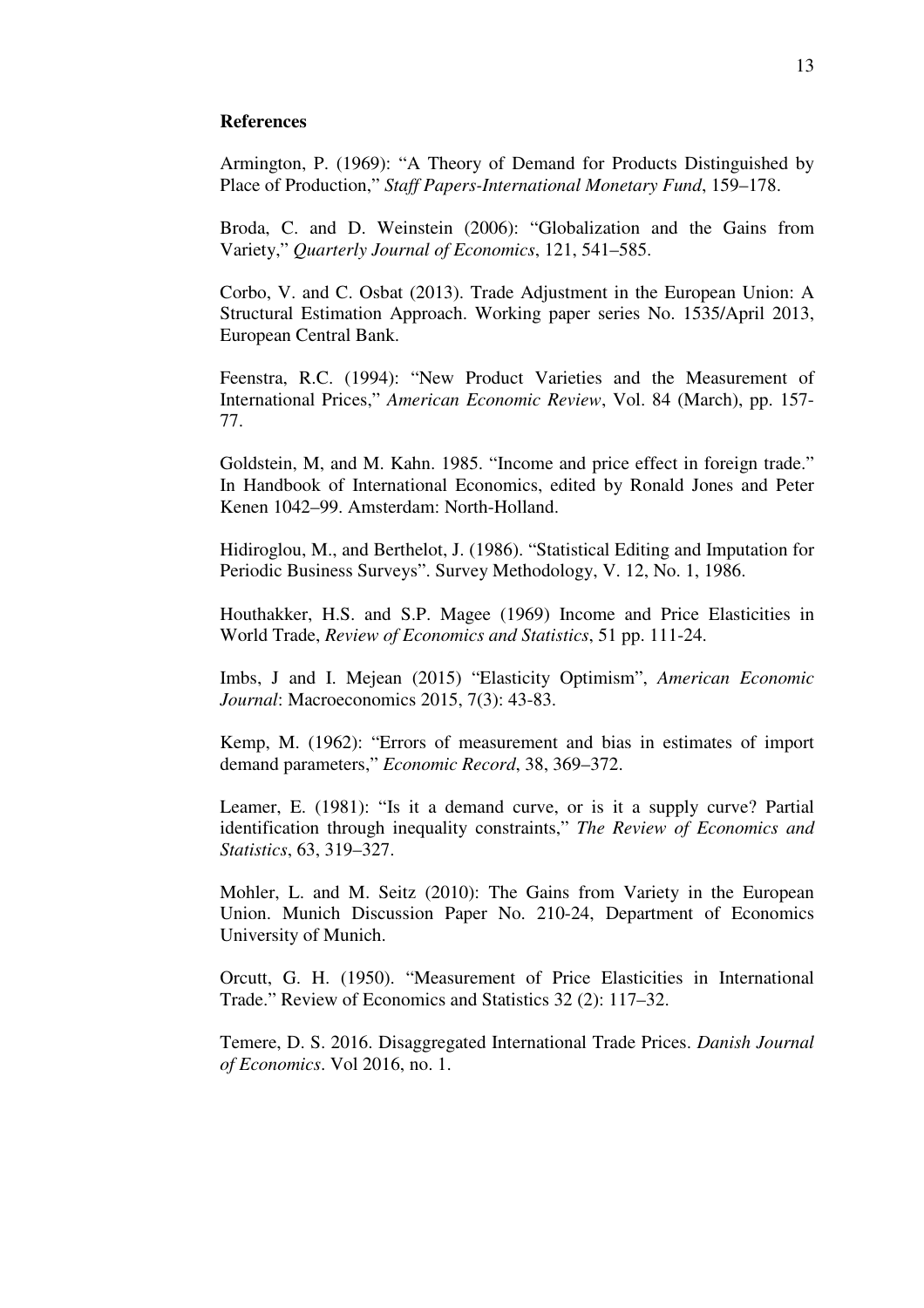# **Appendix**



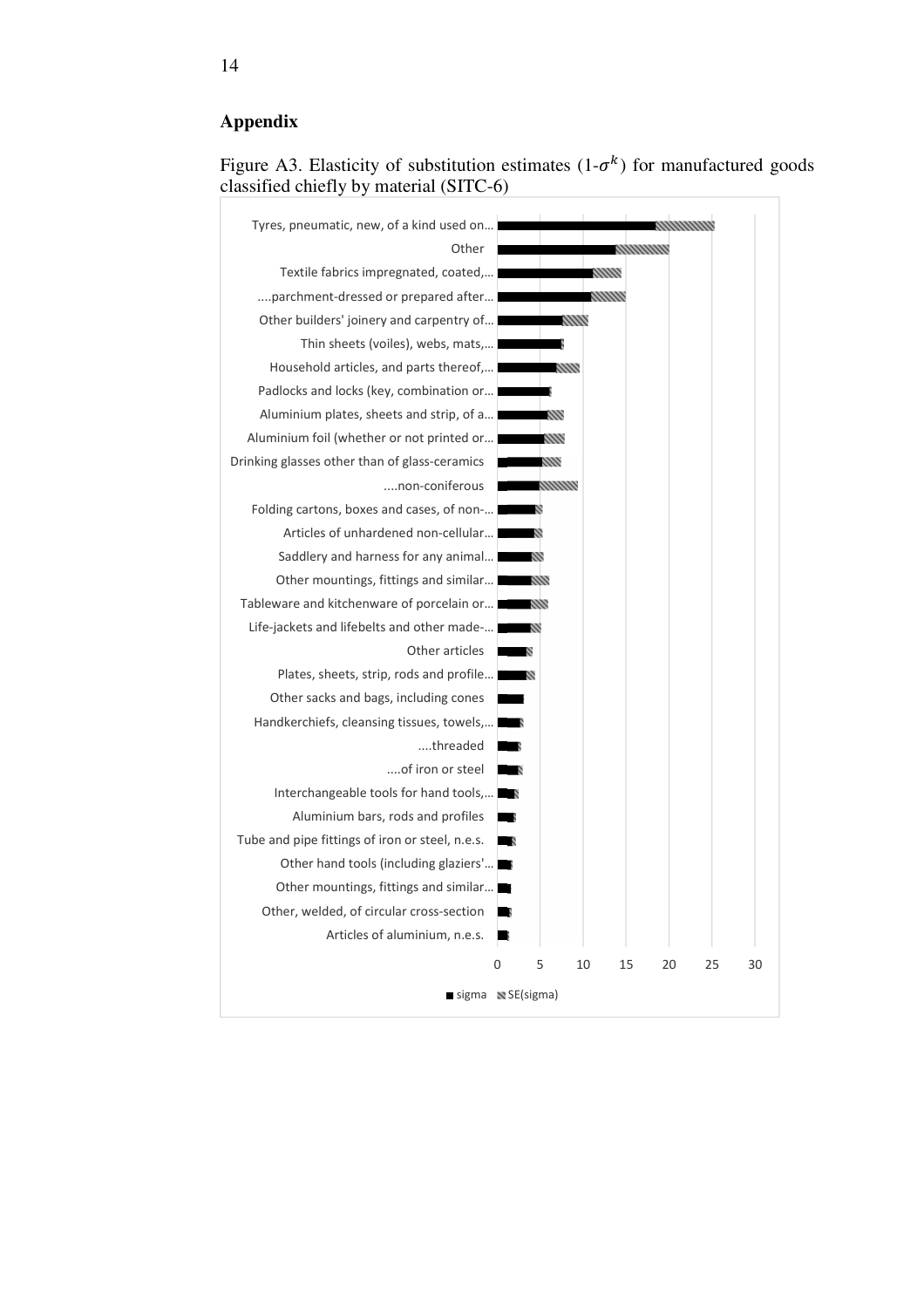

Figure A4. Elasticity of substitution estimates  $(1-\sigma^k)$  for machinery and transport equipment (SITC-7)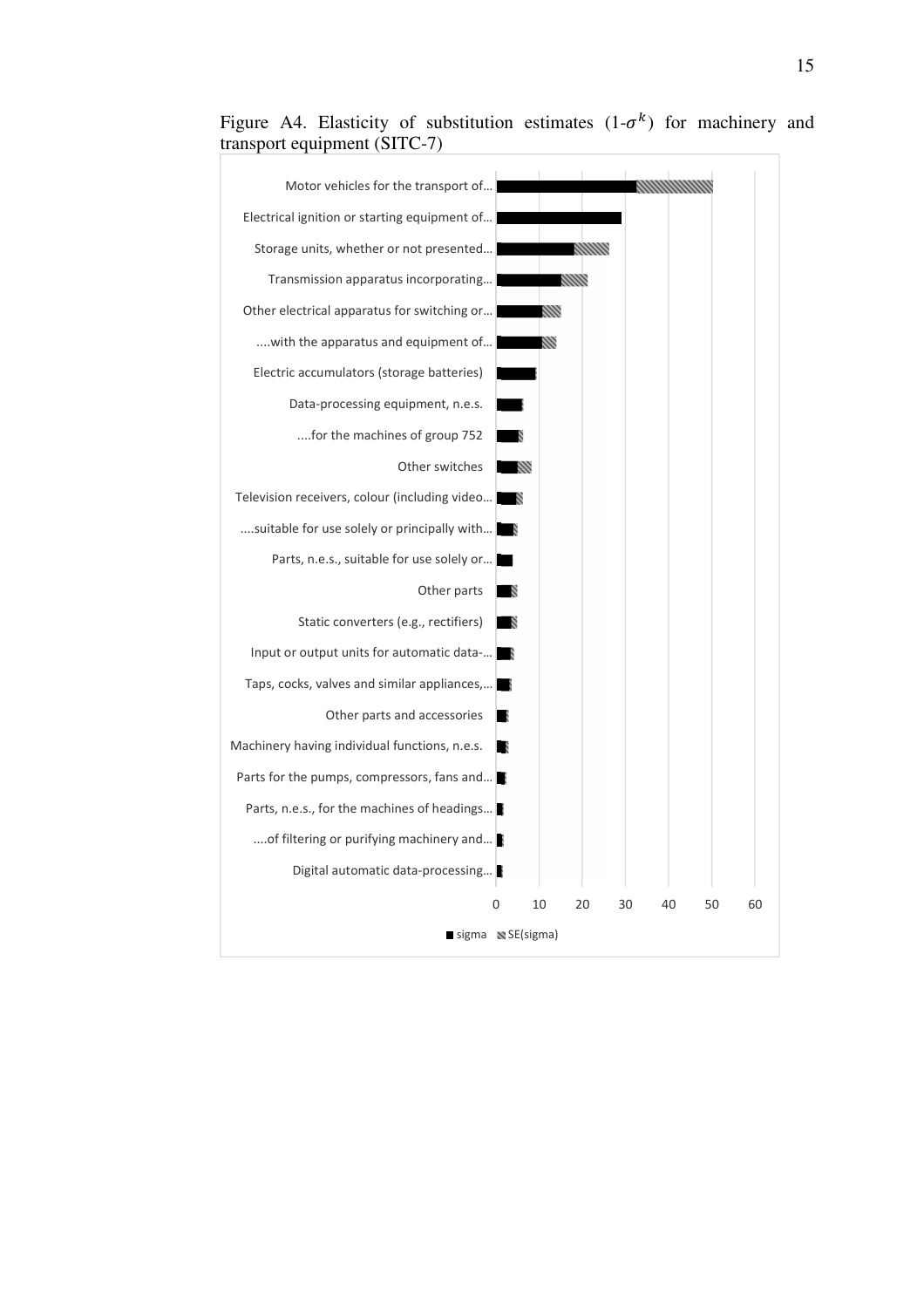

Figure A5. Elasticity of substitution estimates  $(1-\sigma^k)$  for miscellaneous manufactured articles (SITC-8)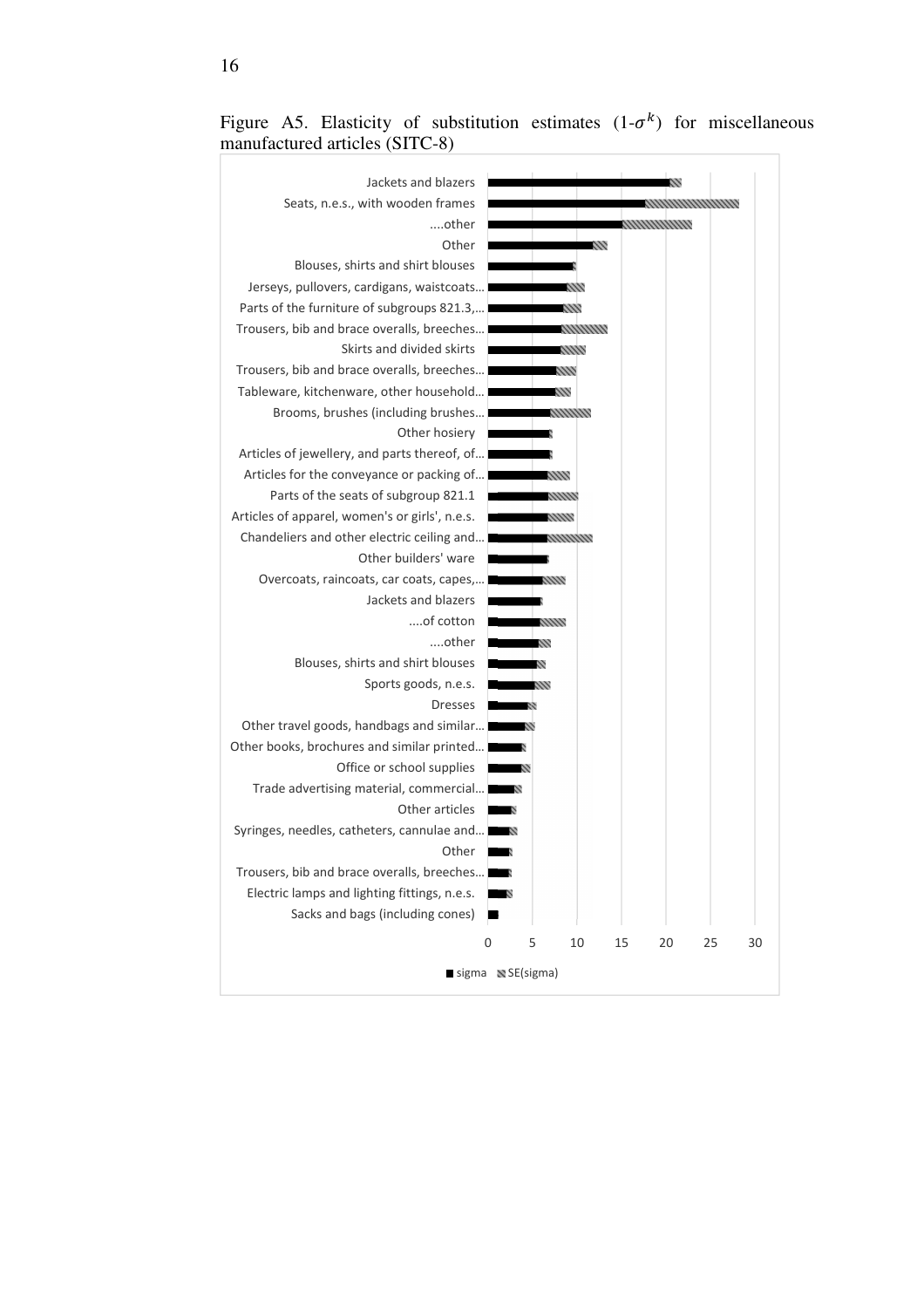|                |                |                                               | Table A1. The Armington elasticity of substitution                                                   |
|----------------|----------------|-----------------------------------------------|------------------------------------------------------------------------------------------------------|
|                | Elasticit      |                                               |                                                                                                      |
|                | y of           |                                               |                                                                                                      |
| SITC-          | substitut      | Standard                                      |                                                                                                      |
| code           | ion            | error                                         | Description                                                                                          |
|                |                | <b>SITC-0: Food and live animal</b>           |                                                                                                      |
|                |                |                                               |                                                                                                      |
|                |                |                                               |                                                                                                      |
| 02499          | 2,714          | 0,381                                         | Other cheese                                                                                         |
| 0344           | 14,956         | 7,001                                         | Fish fillets, frozen                                                                                 |
| 03721          | 6,554          | 1,012                                         | Crustaceans, prepared or preserved, n.e.s.                                                           |
| 04842          | 4,494          | 1,200                                         | Sweet biscuits, waffles and wafers, gingerbread and the like                                         |
| 04849          | 5,263          | 2,097                                         | Other                                                                                                |
|                |                |                                               | Vegetables, fruit, nuts and other edible parts of plants,                                            |
| 05671          | 4,051          | 1,231                                         | prepared or preserved by vinegar or acetic acid                                                      |
| 06229          | 19,021         | 7,188                                         | Other                                                                                                |
| 07111          | 7,755          | 1,192                                         | Coffee, not roasted, not decaffeinated                                                               |
| 08195          | 5,019          |                                               | 1,534 Dog or cat food, put up for retail sale                                                        |
|                |                |                                               | Other sauces and preparations therefor; mixed condiments and                                         |
| 09849          | 10,403         | 4,700                                         | mixed seasonings                                                                                     |
| 09899          | 2,277          |                                               | 0,388 Other food preparations                                                                        |
|                |                | <b>SITC-1: Beverages and tobacco</b>          |                                                                                                      |
|                |                |                                               |                                                                                                      |
|                |                |                                               | Wine of fresh grapes (other than sparkling wine); grape must                                         |
|                |                |                                               | with fermentation prevented or arrested by the addition of                                           |
| 11217<br>11249 | 1,813<br>1,760 | 0,295                                         | alcohol                                                                                              |
|                |                | 0,049                                         | Spirits and distilled alcoholic beverages, n.e.s.                                                    |
|                |                |                                               | SITC-2: Crude materials, inedible, except fuels                                                      |
|                |                |                                               |                                                                                                      |
|                |                |                                               |                                                                                                      |
|                |                |                                               | Wood of coniferous species, sawn or chipped lengthwise,                                              |
|                |                |                                               | sliced or peeled, whether or not planed, sanded or finger-                                           |
| 2482           | 1,972          |                                               | $0,404$   jointed, of a thickness exceeding 6 mm                                                     |
|                |                |                                               | Wood of non-coniferous species, sawn or chipped lengthwise,                                          |
| 2484           | 9,128          | 2,342                                         | sliced or peeled, whether or not planed, sanded or finger-<br>jointed, of a thickness exceeding 6 mm |
|                |                |                                               | Wood of non-coniferous species (including strips and friezes                                         |
|                |                |                                               | for parquet flooring, not assembled), continuously shaped                                            |
|                |                |                                               | (tongued, grooved, rebated, chamfered, V-jointed, beaded,                                            |
|                |                |                                               | moulded, rounded or the like) along any of its edges or faces,                                       |
| 2485           | 6,941          | 2,152                                         | whether or not                                                                                       |
|                |                |                                               | Guts, bladders and stomachs of animals (other than fish),                                            |
| 29193          | 29,000         | 0,000                                         | whole and pieces thereof                                                                             |
| 29254          | 3,570          | 0,104                                         | Other vegetable seeds                                                                                |
|                |                |                                               | Other live plants (including their roots), cuttings and slips;                                       |
| 29269          | 4,294          | 0,987                                         | mushroom spawn                                                                                       |
| 29296          | 7,369          | 1,724                                         | Mucilages and thickeners, whether or not modified, derived<br>from vegetable products                |
|                |                |                                               |                                                                                                      |
|                |                | <b>SITC-5: Chemicals and related products</b> |                                                                                                      |

| 51691 | 2.134              | 0,699 Enzymes; prepared enzymes, n.e.s.       |
|-------|--------------------|-----------------------------------------------|
| 53117 | 2.170 <sub>1</sub> | 0.071 Pigments and preparations based thereon |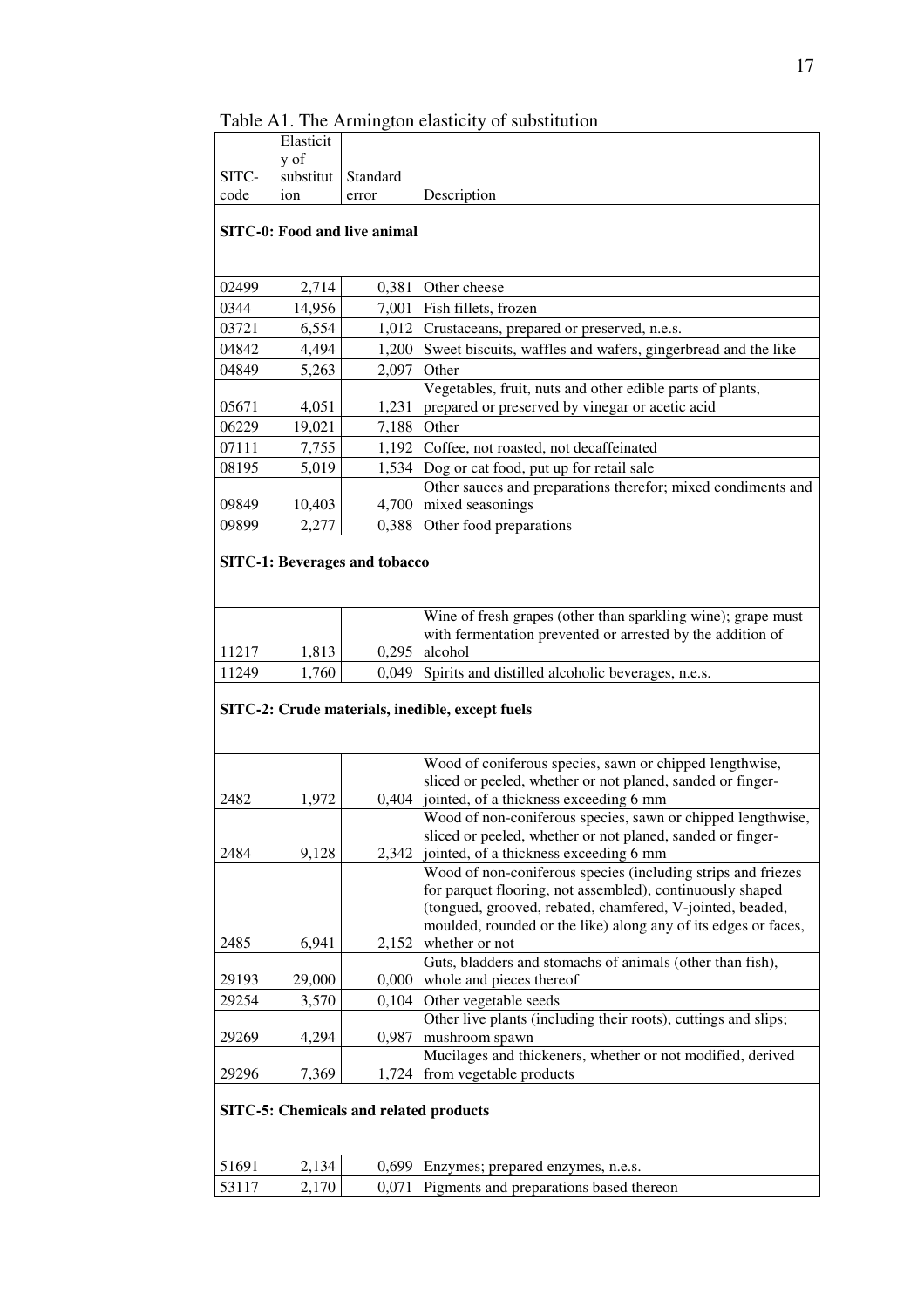|                |                |                | Wadding, gauze, bandages and similar articles (e.g., dressings,                                                                |
|----------------|----------------|----------------|--------------------------------------------------------------------------------------------------------------------------------|
|                |                |                | adhesive plasters, poultices), impregnated or coated with<br>pharmaceutical substances or put up in forms or packings for      |
|                |                |                | retail sale for medical, surgical, dental or veterinary purposes,                                                              |
| 54191          | 5,118          | 1,041          | n.e.s.                                                                                                                         |
| 54199          | 2,610          | 0,143          | Other pharmaceutical goods                                                                                                     |
|                |                |                | containing other antibiotics, put up in measured doses or in                                                                   |
| 54219          | 2,260          | 0,152          | forms or packings for retail sale                                                                                              |
|                |                |                | Medicaments, n.e.s., put up in measured doses or in forms or                                                                   |
| 54293          | 4,436          | 1,627          | packings for retail sale                                                                                                       |
|                |                |                | Beauty or make-up preparations for the care of the skin (other<br>than medicaments), including sunscreen or suntan             |
| 5532           | 4,201          | 1,177          | preparations; manicure or pedicure preparations                                                                                |
| 5533           | 2,387          | 0,658          | Preparations for use on the hair                                                                                               |
|                |                |                | Fittings for tubes, pipes and hoses (e.g., joints, elbows,                                                                     |
| 5817           | 2,564          | 0,481          | flanges), of plastics                                                                                                          |
| 58211          | 1,140          | 0,038          | in rolls of a width not exceeding 20 cm                                                                                        |
| 58221          | 3,462          | 0,919          | of polymers of ethylene                                                                                                        |
| 58222          | 4,977          | 1,161          | of polymers of propylene                                                                                                       |
| 58291          | 3,524          | 1,657          | cellular                                                                                                                       |
| 58299          | 1,318          | 0,178          | other                                                                                                                          |
|                |                |                | Prepared glues and other prepared adhesives, n.e.s.; products                                                                  |
|                |                |                | suitable for use as glues or adhesives, put up for retail sale as                                                              |
| 59229          | 2,272          | 0,856          | glues or adhesives, not exceeding a net weight of 1 kg                                                                         |
| 59869          | 3,840          | 0,292          | Composite diagnostic or laboratory reagents, n.e.s.                                                                            |
| 59899          | 4,070          | 2,117          | Other chemical products and preparations                                                                                       |
|                |                |                | SITC-6: Manufactured goods classified chiefly by material                                                                      |
|                |                |                |                                                                                                                                |
|                |                |                |                                                                                                                                |
|                |                |                |                                                                                                                                |
| 61142          | 10,969         | 3,931          | parchment-dressed or prepared after tanning                                                                                    |
|                |                |                | Saddlery and harness for any animal (including traces, leads,<br>knee-pads, muzzles, saddle-cloths, saddle-bags, dog coats and |
| 6122           | 3,983          | 1,406          | the like), of any material                                                                                                     |
|                |                |                | Plates, sheets, strip, rods and profile shapes, of unhardened                                                                  |
| 62133          | 3,380          | 1,009          | vulcanized non-cellular rubber                                                                                                 |
|                |                |                | Tyres, pneumatic, new, of a kind used on motor cars                                                                            |
| 6251           | 18,513         | 6,745          | (including station wagons and racing cars)                                                                                     |
| 62999          | 4,296          | 0,978          | Articles of unhardened non-cellular vulcanized rubber, n.e.s.                                                                  |
| 63412          | 4,888          | 4,494          | non-coniferous                                                                                                                 |
| 63539          | 7,670          | 2,821          | Other builders' joinery and carpentry of wood                                                                                  |
| 63599          | 3,381          | 0,726          | Other articles                                                                                                                 |
|                |                |                | Folding cartons, boxes and cases, of non-corrugated paper or                                                                   |
| 64212<br>64214 | 4,448<br>3,050 | 0,822<br>0,076 | paperboard                                                                                                                     |
|                |                |                | Other sacks and bags, including cones<br>Handkerchiefs, cleansing tissues, towels, serviettes,                                 |
|                |                |                | tablecloths, bed sheets and other paper linen; paper garments                                                                  |
| 64294          | 2,659          | 0,389          | and clothing accessories                                                                                                       |
|                |                |                | Textile fabrics impregnated, coated, covered or laminated with                                                                 |
| 65732          | 11,190         | 3,223          | plastics, other than those of heading 657.93                                                                                   |
|                |                |                | Life-jackets and lifebelts and other made-up articles, including                                                               |
| 65893          | 3,876          | 1,228          | dress patterns                                                                                                                 |
| 66495          | 7,490          | 0,196          | Thin sheets (voiles), webs, mats, mattresses, boards and<br>similar non-woven products of glass                                |
| 66522          | 5,219          | 2,186          | Drinking glasses other than of glass-ceramics                                                                                  |
| 66611          | 3,905          | 2,000          | Tableware and kitchenware of porcelain or china                                                                                |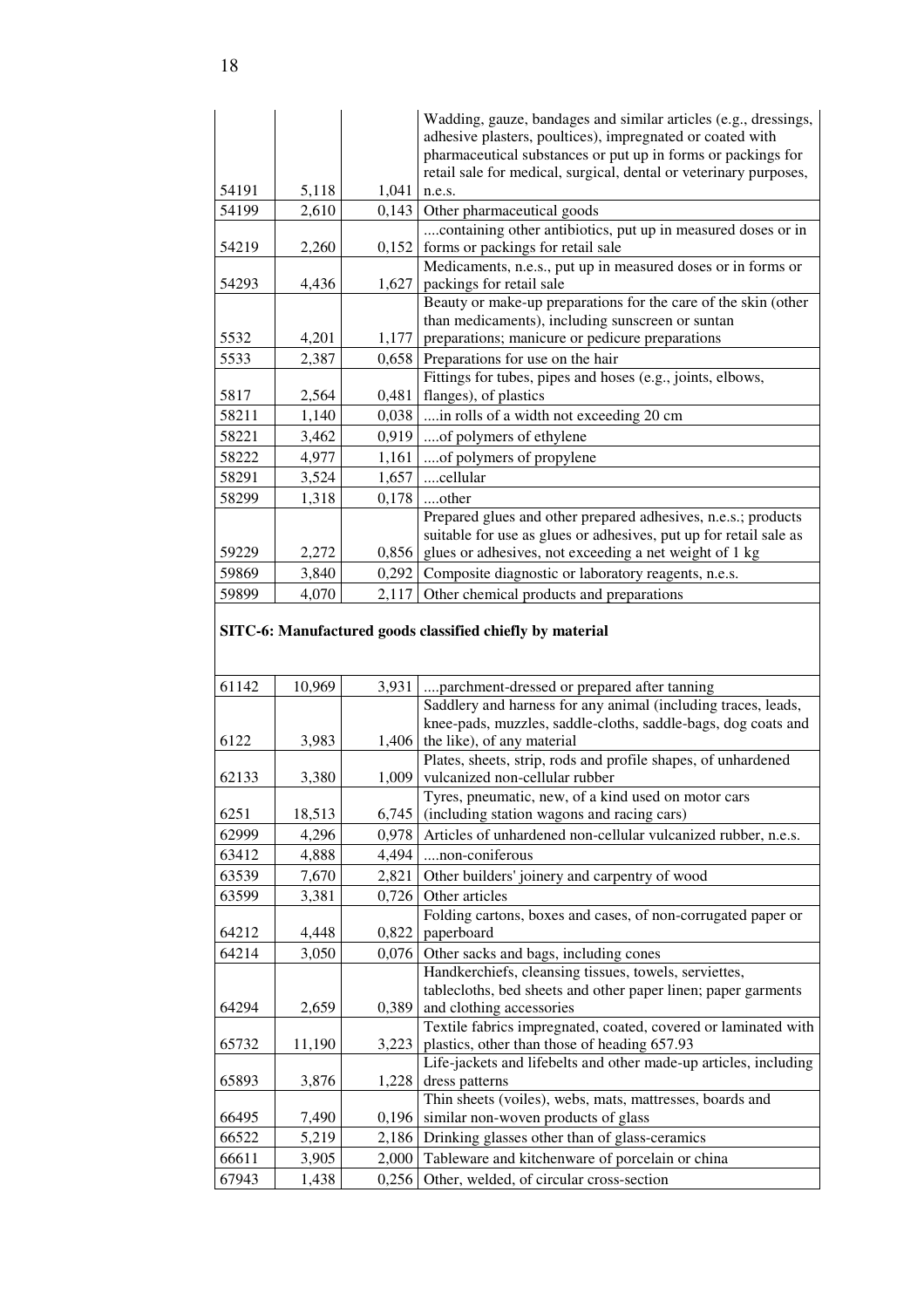| 67959 | 1,736  | 0,440 | Tube and pipe fittings of iron or steel, n.e.s.                 |
|-------|--------|-------|-----------------------------------------------------------------|
| 68421 | 1,937  | 0,249 | Aluminium bars, rods and profiles                               |
|       |        |       | Aluminium plates, sheets and strip, of a thickness exceeding    |
| 68423 | 5,881  | 1,842 | $0.2$ mm                                                        |
|       |        |       | Aluminium foil (whether or not printed or backed with paper,    |
|       |        |       | paperboard, plastics or similar backing materials) of a         |
| 68424 | 5,496  | 2,284 | thickness (excluding any backing) not exceeding 0.2 mm          |
| 69119 | 13,798 | 6,194 | Other                                                           |
| 69311 | 2,440  | 0,537 | of iron or steel                                                |
| 69421 | 2,443  | 0,339 | threaded                                                        |
| 69546 | 1,607  | 0,193 | Other hand tools (including glaziers' diamonds); blowlamps      |
|       |        |       | Interchangeable tools for hand tools, whether or not power-     |
|       |        |       | operated, or for machine tools (e.g., for pressing, stamping,   |
|       |        |       | punching, tapping, threading, drilling, boring, broaching,      |
|       |        |       | milling, turning or screwdriving), including dies for drawing   |
| 69564 | 2,009  | 0,483 | or extruding                                                    |
| 69741 | 6,949  | 2,578 | Household articles, and parts thereof, n.e.s., of iron or steel |
|       |        |       | Padlocks and locks (key, combination or electrically            |
|       |        |       | operated), of base metal; clasps and frames with clasps,        |
|       |        |       | incorporating locks, of base metal; keys for any of the         |
| 69911 | 6,100  | 0,140 | foregoing articles, of base metal                               |
|       |        |       | Other mountings, fittings and similar articles suitable for     |
| 69916 | 1,580  | 0,038 | buildings                                                       |
|       |        |       | Other mountings, fittings and similar articles; base metal hat- |
|       |        |       | racks, hat-pegs, brackets and similar fixtures; automatic door  |
| 69919 | 3,963  | 2,094 | closers                                                         |
| 69979 | 1,227  | 0,180 | Articles of aluminium, n.e.s.                                   |

#### **SITC-7: Machinary and transport equipment**

|       |        |       | suitable for use solely or principally with compression-       |
|-------|--------|-------|----------------------------------------------------------------|
| 71392 | 4,018  | 0,975 | ignition internal combustion piston engines                    |
|       |        |       | Parts, n.e.s., suitable for use solely or principally with the |
| 7169  | 3,800  | 0,095 | machines falling within group 716                              |
| 72849 | 2,263  | 0,656 | Machinery having individual functions, n.e.s.                  |
|       |        |       | Parts, n.e.s., for the machines of headings 723.48, 727.21,    |
| 72855 | 1,497  | 0,292 | 728.44, 728.46 and 728.49                                      |
|       |        |       | Parts for the pumps, compressors, fans and hoods of            |
| 7438  | 2,003  | 0,403 | subgroups 743.1 and 743.4                                      |
| 74395 | 1,400  | 0,384 | of filtering or purifying machinery and apparatus              |
| 7478  | 3,142  | 0,483 | Taps, cocks, valves and similar appliances, n.e.s.             |
|       |        |       | Digital automatic data-processing machines, containing in the  |
|       |        |       | same housing at least a central processing unit and an input   |
| 7522  | 1,306  | 0,285 | and output unit, whether or not combined                       |
|       |        |       | Input or output units for automatic data-processing machines,  |
|       |        |       | whether or not presented with the rest of a system and whether |
| 7526  | 3,365  | 0,784 | or not containing storage units in the same housing            |
|       |        |       | Storage units, whether or not presented with the rest of a     |
| 7527  | 18,086 | 8,096 | system                                                         |
| 7529  | 6,000  | 0,300 | Data-processing equipment, n.e.s.                              |
| 75997 | 5,215  | 1,044 | for the machines of group 752                                  |
|       |        |       | Television receivers, colour (including video monitors and     |
|       |        |       | video projectors), whether or not incorporating radio-         |
|       |        |       | broadcast receivers or sound- or video-recording or            |
| 7611  | 4,715  | 1,488 | reproducing apparatus                                          |
| 76432 | 15,088 | 6,101 | Transmission apparatus incorporating reception apparatus       |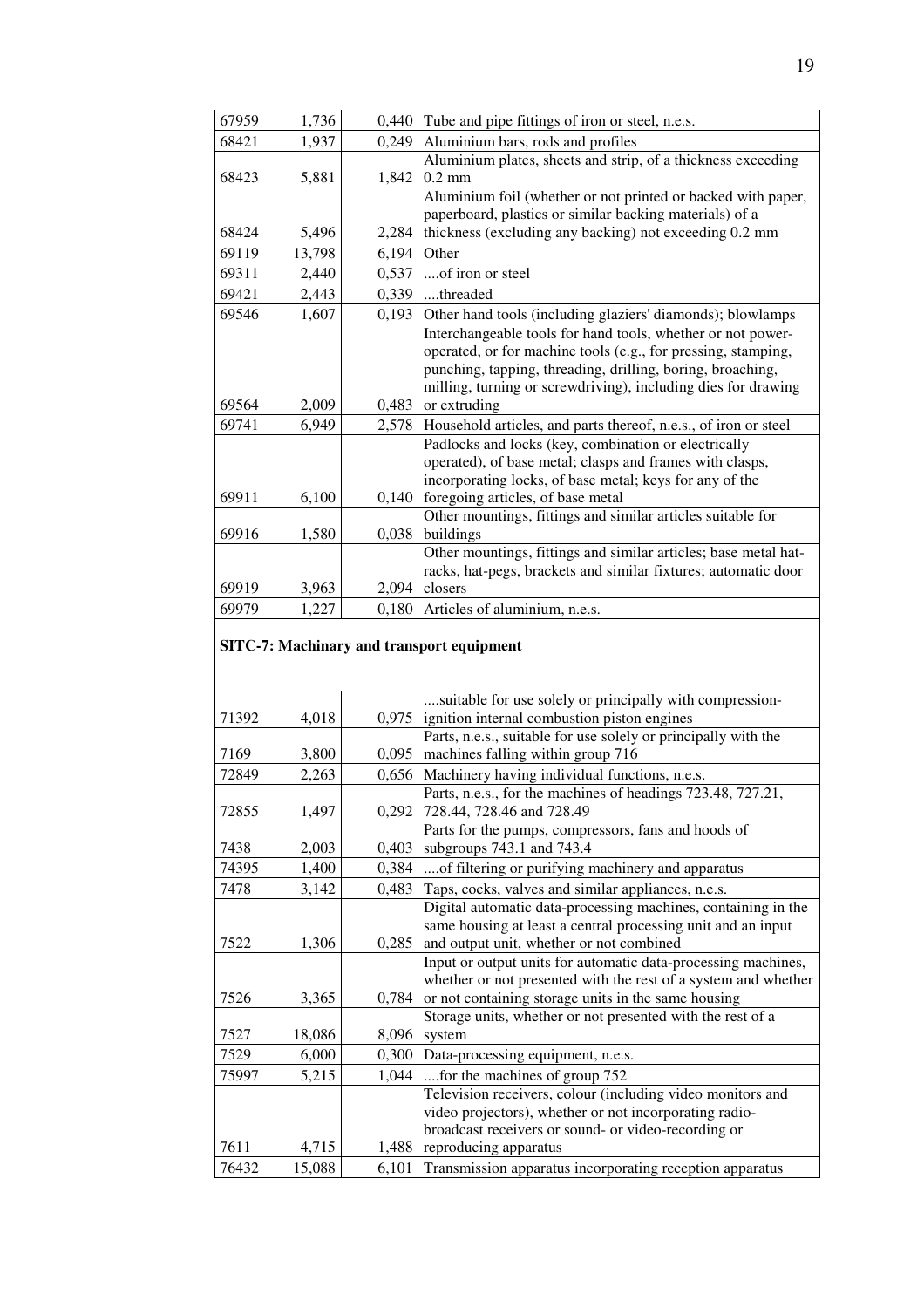|       |        |        | with the apparatus and equipment of groups 761 and 762            |
|-------|--------|--------|-------------------------------------------------------------------|
| 76493 | 10,654 | 3,324  | and subgroups 764.3 and 764.8                                     |
| 77121 | 3,555  | 1,349  | Static converters (e.g., rectifiers)                              |
| 77255 | 4.987  | 3.234  | Other switches                                                    |
|       |        |        | Other electrical apparatus for switching or protecting electrical |
| 77259 | 10,741 | 4.281  | circuits, or for making connections to or in electrical circuits  |
| 77282 | 3,564  | 1,362  | Other parts                                                       |
| 77812 | 9,110  | 0.254  | Electric accumulators (storage batteries)                         |
|       |        |        | Electrical ignition or starting equipment of a kind used for      |
|       |        |        | spark-ignition or compression-ignition internal combustion        |
|       |        |        | engines (e.g., ignition magnetos, magnetodynamos, ignition        |
|       |        |        | coils, sparking-plugs and glow plugs, starter motors);            |
| 77831 | 29,000 | 0,000  | generators (e.g., dy                                              |
| 7812  | 32,647 | 17.548 | Motor vehicles for the transport of persons, n.e.s.               |
| 78439 | 2,395  | 0.506  | Other parts and accessories                                       |

#### **SITC-8: Miscellaneous manufactured articles**

|       |        |        | Chandeliers and other electric ceiling and wall lighting fittings<br>(excluding those of a kind used for lighting public open spaces |
|-------|--------|--------|--------------------------------------------------------------------------------------------------------------------------------------|
| 81311 | 6,648  | 5,061  | or thoroughfares)                                                                                                                    |
| 81315 | 2,098  | 0,658  | Electric lamps and lighting fittings, n.e.s.                                                                                         |
| 82116 | 17,739 | 10,453 | Seats, n.e.s., with wooden frames                                                                                                    |
| 82119 | 6,736  | 3,352  | Parts of the seats of subgroup 821.1                                                                                                 |
| 82139 | 15,122 | 7,799  | other                                                                                                                                |
| 82159 | 5,661  | 1,368  | other                                                                                                                                |
| 8218  | 8,512  | 1,893  | Parts of the furniture of subgroups 821.3, 821.5 and 821.7                                                                           |
| 83199 | 4,151  | 1,101  | Other travel goods, handbags and similar containers                                                                                  |
| 84119 | 11,850 | 1,494  | Other                                                                                                                                |
| 8413  | 5,860  | 0,261  | Jackets and blazers                                                                                                                  |
| 8414  | 2,329  | 0,325  | Trousers, bib and brace overalls, breeches and shorts                                                                                |
| 84151 | 5,823  | 2,879  | of cotton                                                                                                                            |
|       |        |        | Overcoats, raincoats, car coats, capes, cloaks and similar                                                                           |
| 84211 | 6,116  | 2,547  | articles                                                                                                                             |
| 84219 | 2,372  | 0,382  | Other                                                                                                                                |
| 8423  | 20,490 | 1,187  | Jackets and blazers                                                                                                                  |
| 8424  | 4,460  | 0,976  | <b>Dresses</b>                                                                                                                       |
| 8425  | 8,237  | 2,731  | Skirts and divided skirts                                                                                                            |
| 8426  | 7,709  | 2,109  | Trousers, bib and brace overalls, breeches and shorts                                                                                |
| 8427  | 5,473  | 0,979  | Blouses, shirts and shirt blouses                                                                                                    |
| 84426 | 8,302  | 5,090  | Trousers, bib and brace overalls, breeches and shorts                                                                                |
| 8447  | 9,610  | 0,241  | Blouses, shirts and shirt blouses                                                                                                    |
| 8453  | 8,873  | 1,931  | Jerseys, pullovers, cardigans, waistcoats and similar articles,<br>knitted or crocheted                                              |
| 84589 | 6,703  | 2,911  | Articles of apparel, women's or girls', n.e.s.                                                                                       |
| 84629 | 6,940  | 0,288  | Other hosiery                                                                                                                        |
| 87221 | 2,408  | 0,883  | Syringes, needles, catheters, cannulae and the like                                                                                  |
|       |        |        | Other books, brochures and similar printed matter, not in                                                                            |
| 89219 | 3,800  | 0,456  | single sheets                                                                                                                        |
|       |        |        | Trade advertising material, commercial catalogues and the                                                                            |
| 89286 | 2,950  | 0,845  | like                                                                                                                                 |
| 89311 | 1,150  | 0,036  | Sacks and bags (including cones)                                                                                                     |
|       |        |        | Articles for the conveyance or packing of goods, n.e.s.;                                                                             |
| 89319 | 6,747  | 2,368  | stoppers, lids, caps and other closures                                                                                              |